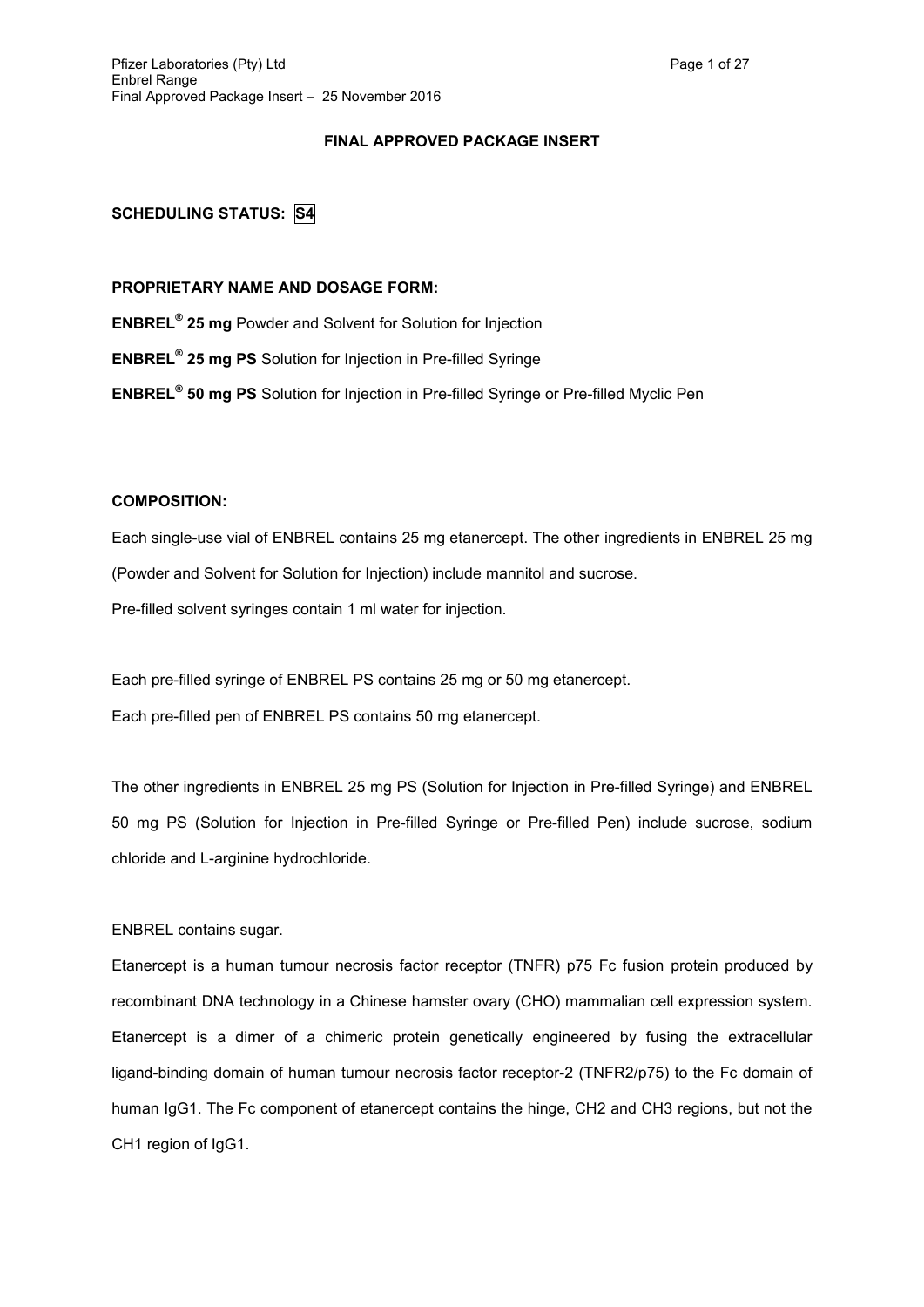## **PHARMACOLOGICAL CLASSIFICATION:**

A 3.1 Anti-rheumatics (anti-inflammatory agents)

## **PHARMACOLOGICAL ACTION:**

## **Pharmacodynamic properties**:

#### *Mechanism of action:*

Etanercept is a dimeric soluble form of the p75 TNF (tumour necrosis factor) receptor that can bind to two TNF molecules. Etanercept inhibits binding of both TNF (TNF<sub>a</sub>) and lymphotoxin alpha [LT<sub>a</sub>]  $(TNF<sub>6</sub>)$  to cell surface TNF receptors, thus rendering TNF biologically inactive and preventing TNF-mediated cellular responses.

TNF is a dominant cytokine in the inflammatory process of adult rheumatoid arthritis patients.

The efficacy of etanercept was assessed in a randomized, double-blind, placebo-controlled study. The study evaluated 234 adult patients with active rheumatoid arthritis (RA) who had failed therapy with at least one, but no more than four, disease-modifying anti-rheumatic drugs (DMARDs). After discontinuation of etanercept, symptoms of arthritis generally returned within a month. Re-introduction of treatment with etanercept after discontinuation of up to 24 months resulted in the same magnitude of responses as patients who received etanercept without interruption of therapy based on results of open-label studies.

Continued durable responses have been seen for up to 10 years in open-label extension treatment trials when patients received etanercept without interruption.

TNF and  $LT_{\alpha}$  are expressed in patients with juvenile idiopathic arthritis.

Elevated levels of TNF are also found in the synovium and psoriatic plaques of patients with psoriatic arthritis and in serum and synovial tissue of patients with ankylosing spondylitis.

In plaque psoriasis, infiltration by inflammatory cells including T-cells leads to increased TNF levels in psoriatic lesions, compared with levels in uninvolved skin.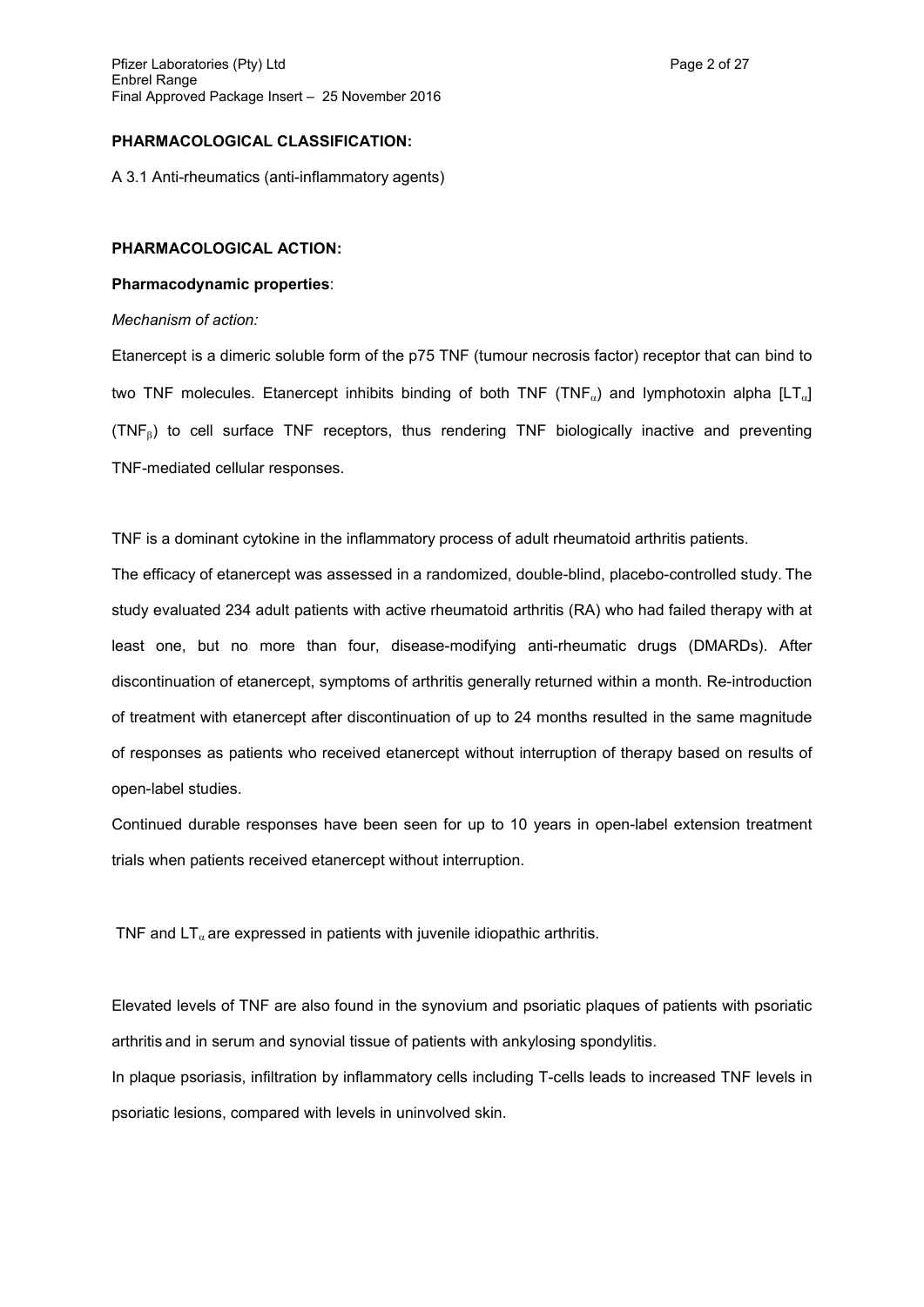Two distinct receptors for TNF (TNFRs), a 55 kilodalton protein (p55) and a 75 kilodalton protein (p75) exist naturally as monomeric molecules on cell surfaces and in soluble forms. The biological activity of TNF is dependent upon binding to either cell surface receptor.

Etanercept may also modulate biologic responses controlled by additional molecules (e.g. cytokines, adhesion molecules, or proteinases) that are induced or regulated by TNF.

Etanercept inhibits the activity of TNF *in vitro* and has been shown to affect several animal models of inflammation, including collagen-induced arthritis in mice.

## **Pharmacokinetic properties:**

*Absorption:* Etanercept is slowly absorbed from the site of SC injection, reaching maximum concentration approximately 48 hours after a single dose. The absolute bioavailability is 76 %. With twice weekly doses, it is anticipated that steady-state concentrations are approximately twice as high as those observed after single doses.

*Distribution:* After a single SC dose of 25 mg etanercept, the average maximum serum concentration observed in healthy volunteers was 1,65  $\pm$  0,66  $\mu$ g/ml, and area under the curve results were 235  $\pm$ 96.6 ug.hr/ml. Dose proportionality has not been formally evaluated, but there is no apparent saturation of clearance across the dosing range.

A biexponential curve is required to describe the concentration time curve of etanercept. The volume of distribution at steady-state after subcutaneous administration is  $13.9 \pm 9.4$   $\ell$ 

After continued dosing of RA patients ( $n = 25$ ) with etanercept for 6 months with 25 mg twice weekly, the median observed level was 3,0  $\mu$ g/ml (range 1,7 to 5,6  $\mu$ g/ml). Based on the available data, individual patients may undergo a two- to five-fold increase in serum levels with repeated dosing.

*Elimination:* Etanercept is cleared slowly from the body. The half-life is approximately 80 hours. Clearance is approximately 175  $\pm$  116 ml/hr in patients with rheumatoid arthritis and 131  $\pm$  81 ml/hr in healthy volunteers.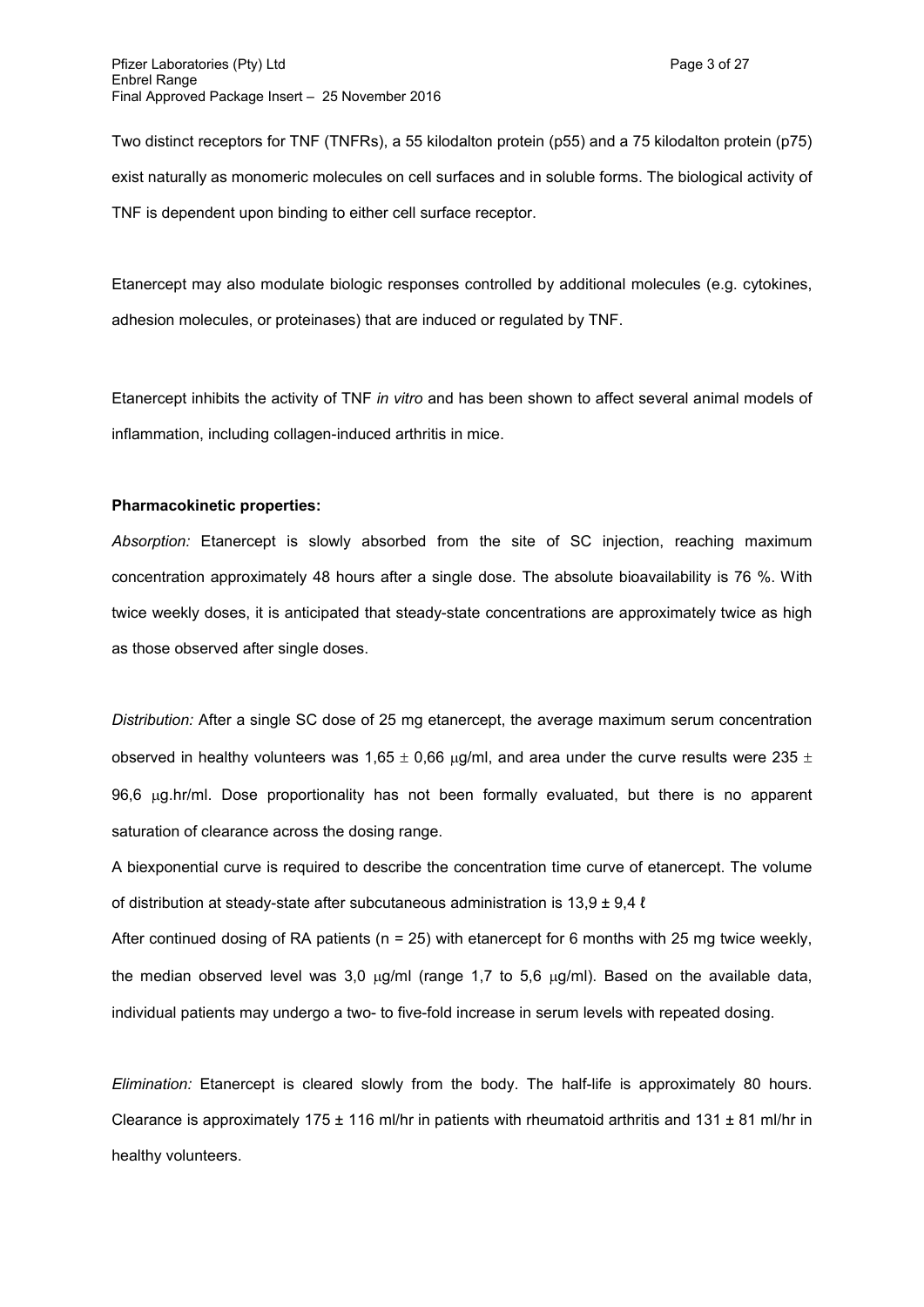Radioactivity is eliminated in urine after administration of radiolabeled etanercept to patients and volunteers.

## *Renal impairment or hepatic impairment:*

Although there is elimination of radioactivity in urine after administration of radiolabelled etanercept to patients and volunteers, increased etanercept concentrations were not observed in patients with acute renal or hepatic failure. The presence of renal and hepatic impairment should not require a change in dosage.

*Gender:* There is no apparent pharmacokinetic difference between men and women.

## *Use in elderly patients:*

No specific dosage adjustments of etanercept are recommended based on patient age.

## *Concentration-effect relationship:*

Steady-state serum concentrations of 1 to 2 mg/l of etanercept are associated with optimal effect and are obtained with doses of 25 mg twice weekly. In an open-label, single-dose, two-treatment, crossover study in 28 healthy volunteers, etanercept, administered as a single 50 mg/ml injection, was found to be bioequivalent to two simultaneous injections of 25 mg/ml.

#### **INDICATIONS:**

#### **Rheumatoid arthritis:**

ENBREL can be used alone or in combination with methotrexate to reduce the signs and symptoms and inhibit the progression of structural damage as measured by X-ray of active rheumatoid arthritis (RA) in adults when the response to one or more disease modifying antirheumatic medicines has proven inadequate.

ENBREL is also indicated for the treatment of severe, active and progressive rheumatoid arthritis in adults not previously treated with methotrexate.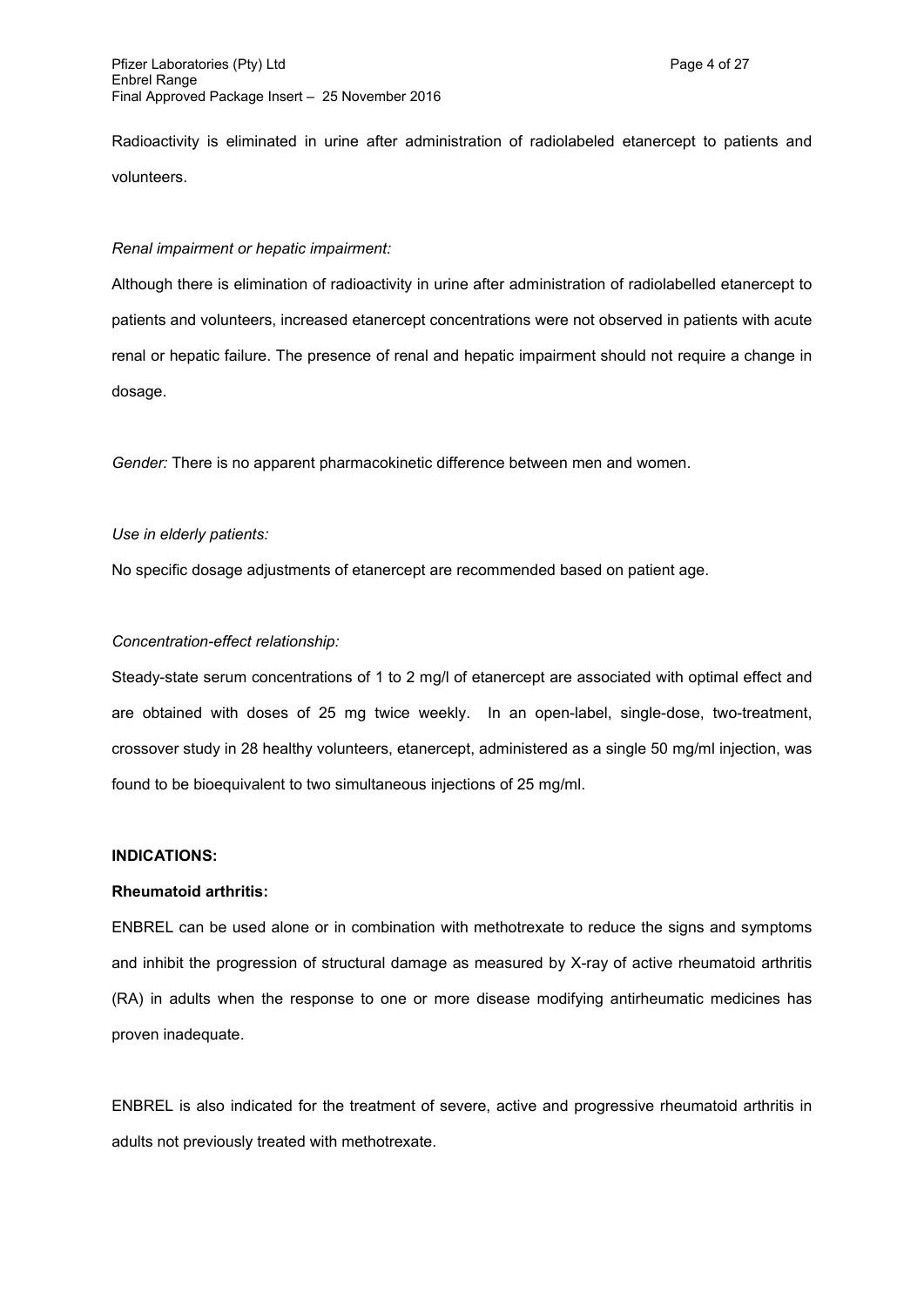#### **Juvenile idiopathic arthritis:**

Treatment of polyarticular-course juvenile idiopathic arthritis (JIA) in children and adolescents from the age of 2 years when the response to one or more disease–modifying antirheumatic drugs (DMARDs) has proved inadequate

ENBREL is indicated for treatment of active polyarticular-course juvenile idiopathic arthritis and extended oligoarthritis in children and adolescents from the age of 2 years who have had inadequate response to, or who have proved intolerant of, methotrexate.

Treatment of psoriatic arthritis in adolescents from the age of 12 years who have had an inadequate response to, or who have proved intolerant of, methotrexate.

Treatment of enthesitis-related arthritis in adolescents from the age of 12 years who have had an inadequate response to, or who have proved intolerant of, conventional therapy.

#### **Psoriatic arthritis:**

ENBREL is indicated for reducing signs and symptoms and inhibiting the progression of structural damage of active arthritis in patients with psoriatic arthritis. ENBREL can be used in combination with methotrexate in patients who do not respond adequately to methotrexate alone.

#### **Axial spondylarthritis:**

#### *Ankylosing spondylitis (AS):*

ENBREL is indicated to reduce signs and symptoms in patients with ankylosing spondylitis.

#### *Non-radiographic axial spondyloarthritis:*

ENBREL is indicated for the treatment of adults with severe non-radiographic axial spondyloarthritis with objective signs of inflammation as indicated by elevated CRP and/or MRI evidence, who have had an inadequate response to, or are intolerant to, conventional therapy.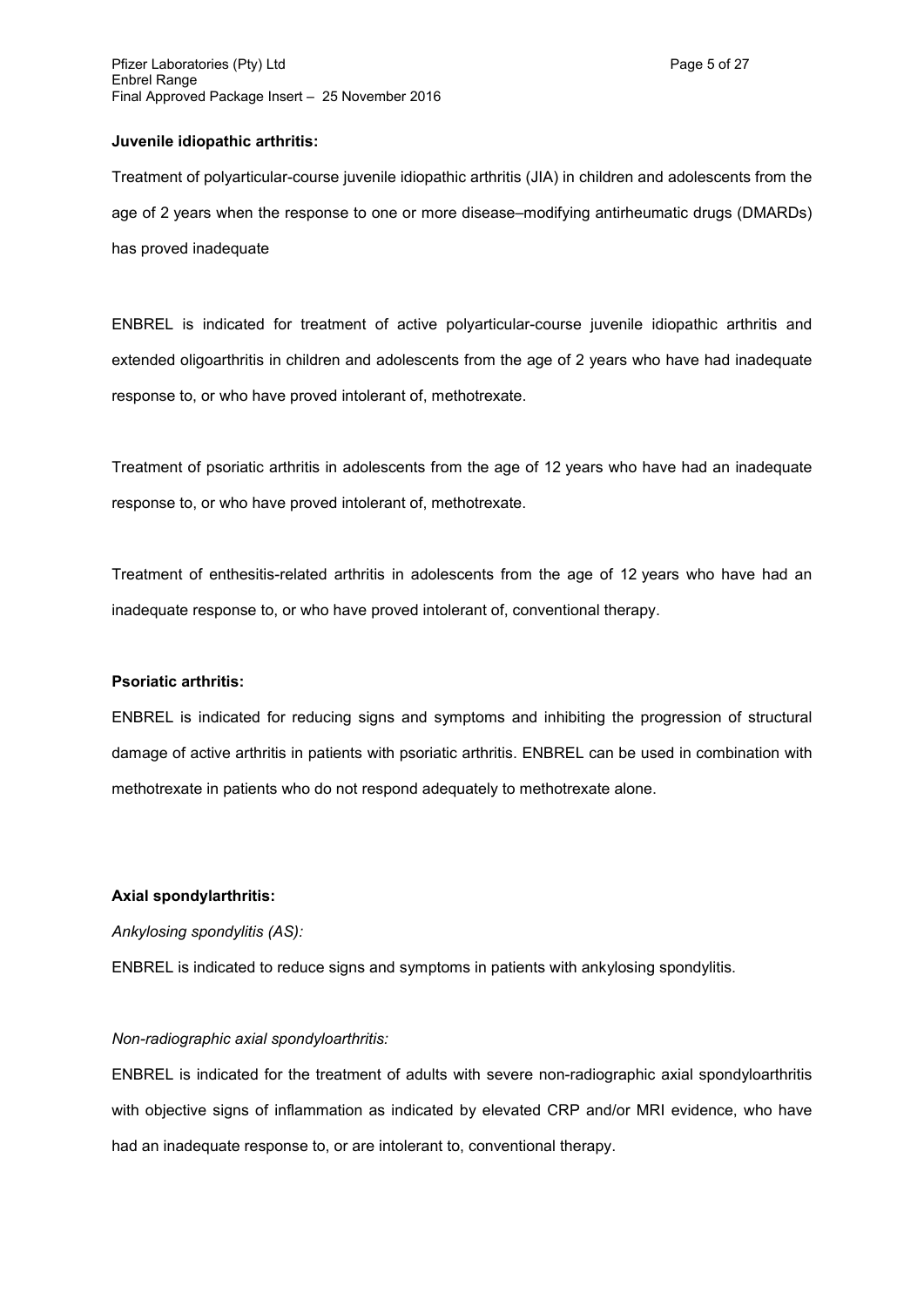#### **Plaque psoriasis:**

ENBREL is indicated for the treatment of adult patients (18 years or older) with chronic moderate to severe plaque psoriasis who are candidates for systemic therapy or phototherapy.

## **Paediatric plaque psoriasis:**

ENBREL is indicated for the treatment of chronic severe plaque psoriasis in children and adolescents from the age of 6 years who are inadequately controlled by, or are intolerant to, other systemic therapies or phototherapies.

## **CONTRAINDICATIONS:**

ENBREL should not be administered to patients with known hypersensitivity to ENBREL or any of its ingredients.

ENBREL should not be administered to patients with sepsis or risk of sepsis.

Treatment with ENBREL should not be initiated in patients with serious active infections, including chronic or localised infections.

## **WARNINGS AND SPECIAL PRECAUTIONS:**

#### **Infections:**

**SERIOUS INFECTIONS INCLUDING SEPSIS AND TUBERCULOSIS (TB) HAVE BEEN REPORTED WITH THE USE OF ENBREL (SEE SIDE EFFECTS). SOME OF THESE INFECTIONS HAVE BEEN FATAL. THESE INFECTIONS WERE DUE TO BACTERIA, MYCOBACTERIA, FUNGI, VIRUSES, AND PARASITES (INCLUDING PROTOZOA). OPPORTUNISTIC INFECTIONS HAVE ALSO BEEN REPORTED (INCLUDING LISTERIOSIS AND LEGIONELLOSIS). PATIENTS WHO DEVELOP A NEW INFECTION WHILE UNDERGOING TREATMENT WITH ENBREL SHOULD BE MONITORED CLOSELY. ADMINISTRATION OF ENBREL SHOULD BE DISCONTINUED IF A PATIENT DEVELOPS A SERIOUS INFECTION. CAUTION SHOULD BE EXERCISED WHEN CONSIDERING THE USE OF ENBREL IN PATIENTS WITH A HISTORY OF RECURRING OR CHRONIC INFECTIONS OR WITH UNDERLYING CONDITIONS WHICH MAY PREDISPOSE PATIENTS TO INFECTIONS (SEE CONTRAINDICATIONS AND SIDE EFFECTS).**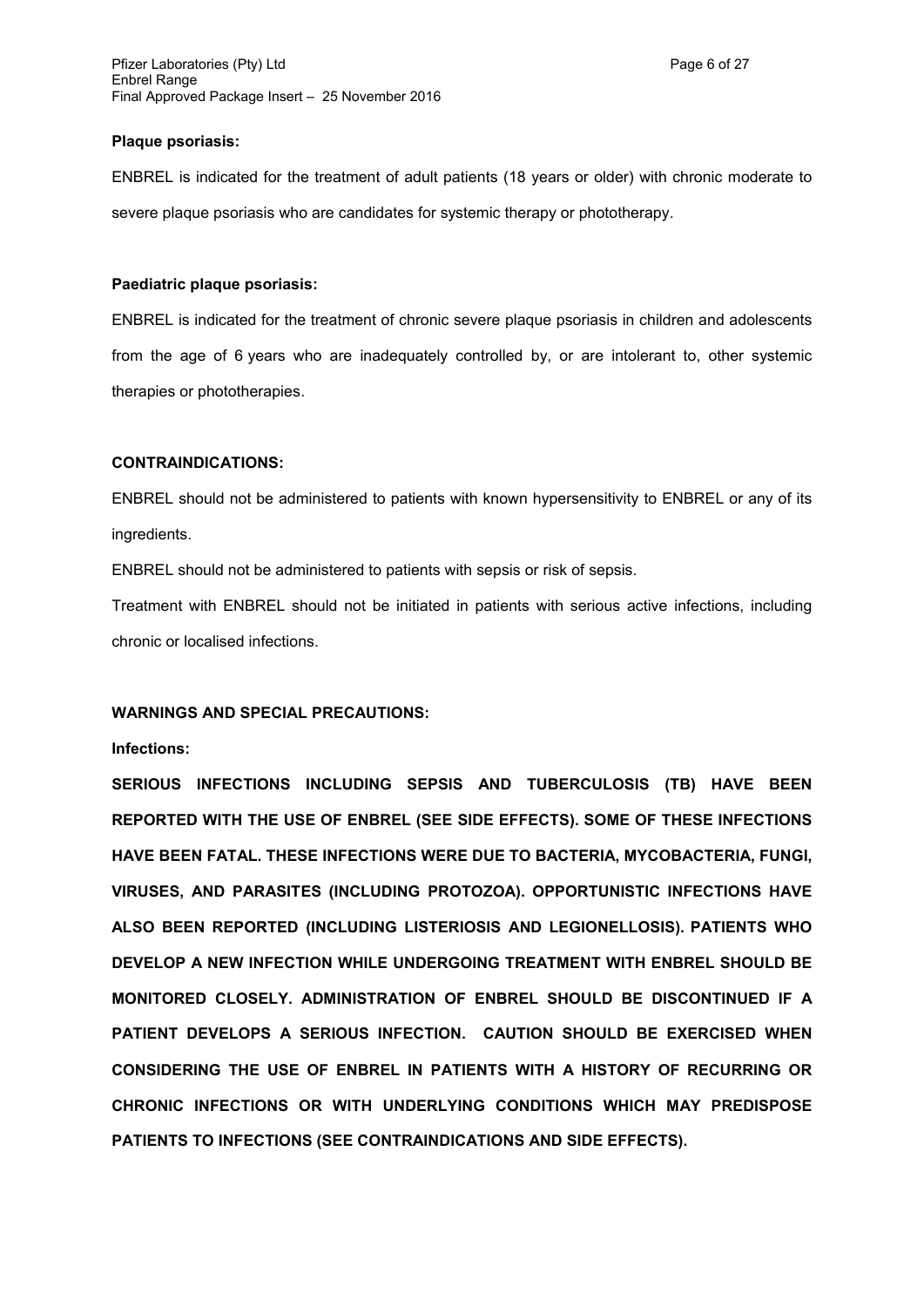Patients should be evaluated for infections, including active or latent tuberculosis, hepatitis B and C before, during and after treatment with ENBREL (see below). ENBREL treatment should be discontinued if a patient develops life-threatening infection. Caution should be exercised in patients at high risk of developing serious infection, including patients undergoing major surgeries.

Opportunistic infections, including invasive fungal infections, have been reported in patients receiving ENBREL. In some cases, fungal and other opportunistic infections are not recognised, and this has resulted in delays in appropriate treatment, sometimes resulting in death. In many of the reports, patients have also received concomitant medicines including immunosuppressants. In evaluating patients for infections, healthcare providers should consider the patient's risk for relevant opportunistic infections (e.g. exposure to endemic mycoses).

**TREATMENT WITH ENBREL SHOULD NOT BE INITIATED IN PATIENTS WITH ACTIVE INFECTIONS INCLUDING CHRONIC OR LOCALISED INFECTIONS. PHYSICIANS SHOULD EXERCISE CAUTION WHEN CONSIDERING THE USE OF ENBREL IN PATIENTS WITH A HISTORY OF RECURRING INFECTIONS OR WITH UNDERLYING CONDITIONS WHICH MAY PREDISPOSE PATIENTS TO INFECTIONS, SUCH AS ADVANCED OR POORLY CONTROLLED DIABETES.**

## **Tuberculosis (TB):**

Tuberculosis (including disseminated or extrapulmonary presentation) has been observed in patients receiving TNF-blocking agents, including ENBREL. Tuberculosis may be due to reactivation of latent TB infection or to new infection.

**BEFORE INITIATION OF THERAPY WITH ENBREL, ANY PATIENT AT INCREASED RISK FOR TB SHOULD BE EVALUATED FOR ACTIVE OR LATENT INFECTION. PROPHYLAXIS OF LATENT TB INFECTION SHOULD BE INITIATED PRIOR TO THERAPY WITH ENBREL. SOME PATIENTS WHO TESTED NEGATIVE FOR LATENT TUBERCULOSIS PRIOR TO RECEIVING ENBREL HAVE DEVELOPED ACTIVE TUBERCULOSIS. PHYSICIANS SHOULD MONITOR PATIENTS RECEIVING ENBREL FOR SIGNS AND SYMPTOMS OF ACTIVE TUBERCULOSIS, INCLUDING PATIENTS WHO TESTED NEGATIVE FOR LATENT TUBERCULOSIS INFECTION.**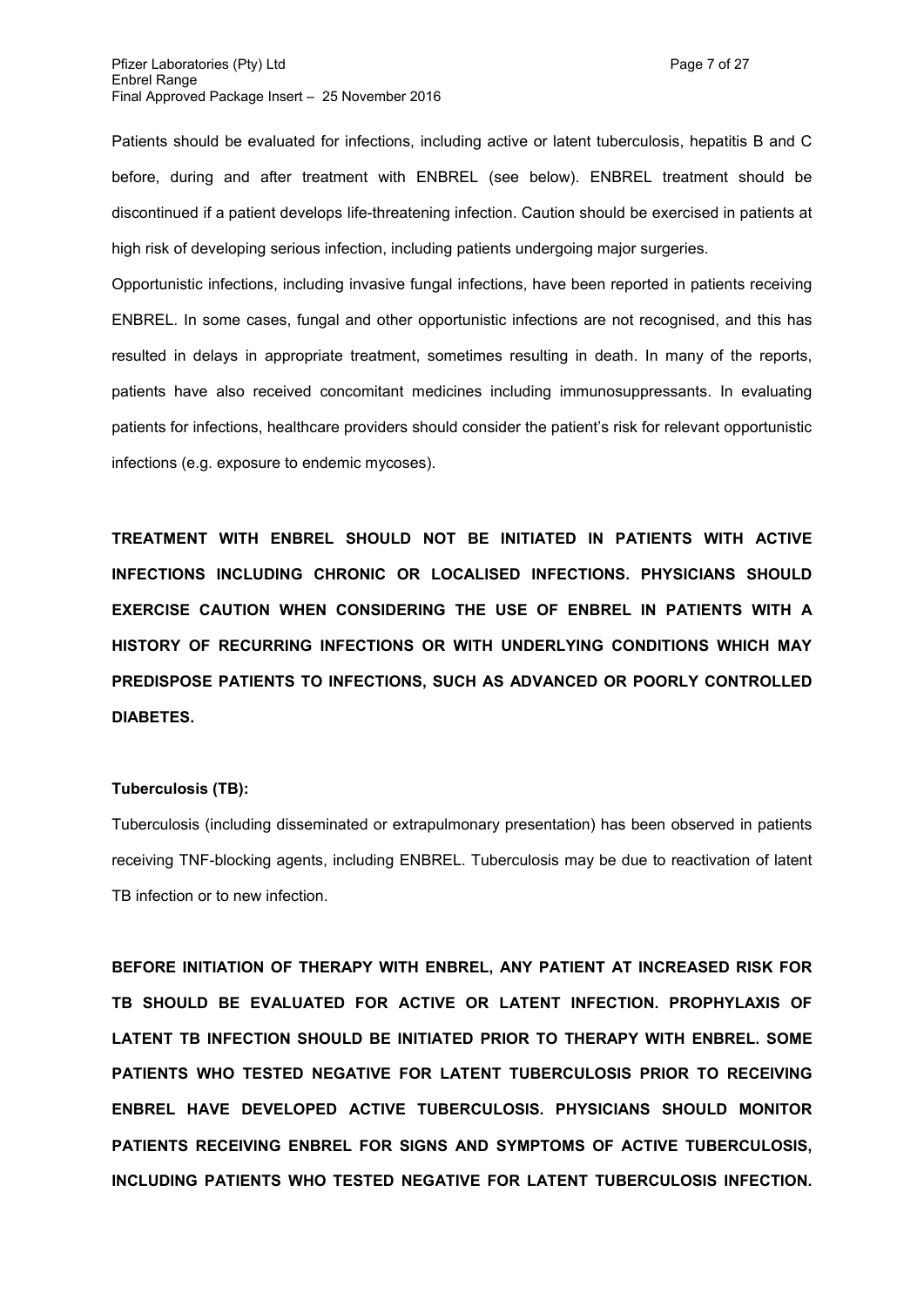**APPLICABLE LOCAL GUIDELINES SHOULD BE CONSULTED. PATIENTS WITH RA APPEAR TO HAVE AN INCREASED RATE OF TB INFECTION.**

#### **Hepatitis B (HBV) reactivation:**

**REACTIVATION OF HEPATITIS B IN PATIENTS WHO WERE PREVIOUSLY INFECTED WITH THE HEPATITIS B VIRUS (HBV) AND HAD RECEIVED CONCOMITANT ANTI-TNF AGENTS INCLUDING ENBREL HAS BEEN REPORTED. THE MAJORITY OF THESE REPORTS HAVE OCCURRED IN PATIENTS CONCOMITANTLY RECEIVING OTHER MEDICATIONS THAT SUPPRESS THE IMMUNE SYSTEM, WHICH MAY ALSO CONTRIBUTE TO HEPATITIS B REACTIVATION. PATIENTS AT RISK FOR HBV INFECTION SHOULD BE EVALUATED FOR PRIOR EVIDENCE OF HBV INFECTION BEFORE INITIATING ANTI-TNF THERAPY. CAUTION SHOULD BE EXERCISED WHEN ADMINISTERING ENBREL FOR PATIENTS PREVIOUSLY INFECTED WITH HBV. THESE PATIENTS SHOULD BE MONITORED FOR SIGNS AND SYMPTOMS OF ACTIVE HBV INFECTION.** 

#### **Worsening of hepatitis C:**

**THERE HAVE BEEN REPORTS OF WORSENING OF HEPATITIS C IN PATIENTS RECEIVING ENBREL.**

## **Concurrent treatment with anakinra:**

**CONCURRENT ADMINISTRATION OF ENBREL AND ANAKINRA HAS BEEN ASSOCIATED WITH AN INCREASED RISK OF SERIOUS INFECTIONS AND NEUTROPENIA. THE COMBINATION HAS NOT DEMONSTRATED INCREASED CLINICAL BENEFIT; SUCH USE IS NOT RECOMMENDED (SEE INTERACTIONS).**

## **Concurrent treatment with abatacept:**

**IN CLINICAL STUDIES, CONCURRENT ADMINISTRATION OF ABATACEPT AND ENBREL THERAPY RESULTED IN INCREASED INCIDENCES OF SERIOUS ADVERSE EVENTS. THIS COMBINATION HAS NOT DEMONSTRATED INCREASED CLINICAL BENEFIT; SUCH USE IS NOT RECOMMENDED (SEE INTERACTIONS).**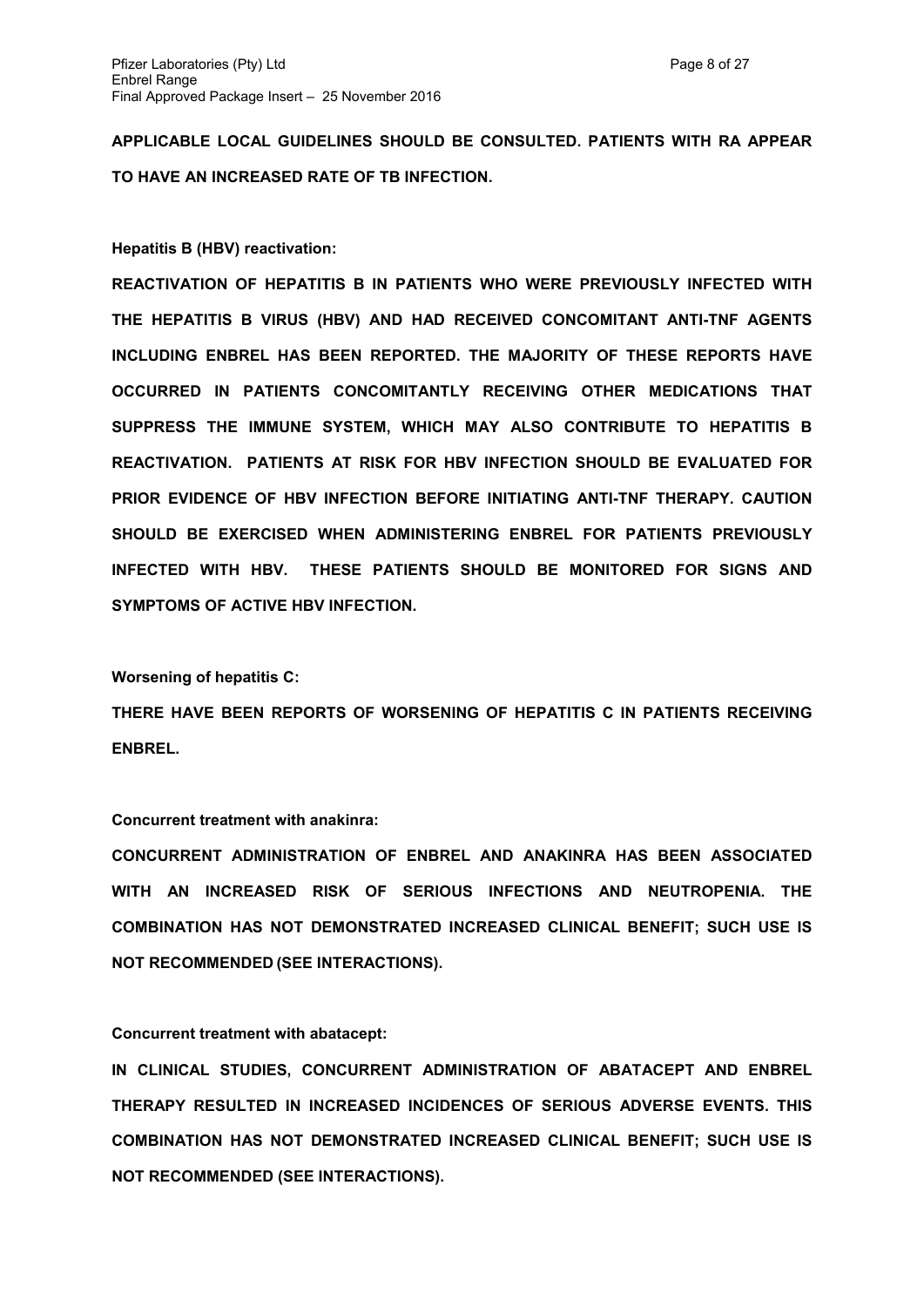**Wegener's granulomatosis:** 

**IN A PLACEBO-CONTROLLED STUDY OF 180 PATIENTS WITH WEGENER'S GRANULOMATOSIS, THE ADDITION OF ENBREL TO STANDARD TREATMENT (INCLUDING CYCLOPHOSPHAMIDE AND HIGH-DOSE STEROIDS) WAS NO MORE EFFICACIOUS THAN STANDARD TREATMENT ALONE. THE GROUP OF PATIENTS WHO RECEIVED ENBREL EXPERIENCED MORE NON-CUTANEOUS MALIGNANCIES OF VARIOUS TYPES THAN THE PATIENT GROUP RECEIVING STANDARD TREATMENT ALONE. THE USE OF ENBREL FOR TREATMENT OF WEGENER'S GRANULOMATOSIS IS NOT RECOMMENDED.**

## **Alcoholic hepatitis:**

In a study of 48 hospitalized patients treated with ENBREL or placebo for moderate to severe alcoholic hepatitis [mean Model of End-stage Liver Disease (MELD) score = 25], ENBREL was not efficacious and the mortality rate in patients treated with ENBREL was significantly higher after 6 months. Infections were also higher in the group treated with ENBREL The use of ENBREL in patients for the treatment of alcoholic hepatitis is not recommended. Physicians should use caution when using ENBREL in patients who also have moderate to severe alcoholic hepatitis.

#### **ENBREL 25 mg Powder and Solvent for Solution for Injection:**

The rubber closure of the solvent syringe contains latex (dry natural rubber). Patients or caregivers should contact their doctor before using ENBREL if the rubber closure of the solvent syringe will be handled by or if ENBREL will be given to someone with a known or possible hypersensitivity (allergy) to latex.

#### **ENBREL 25 mg & 50 mg PS Solution for Injection in Pre-filled Syringe or Pre-filled Pen:**

The needle cover of the pre-filled syringe and the needle cap of the pre-filled pen contain latex (dry natural rubber).Patients or caregivers should contact their doctor before using ENBREL PS if the needle cover will be handled by or if ENBREL PS will be given to someone with a known or possible hypersensitivity (allergy) to latex.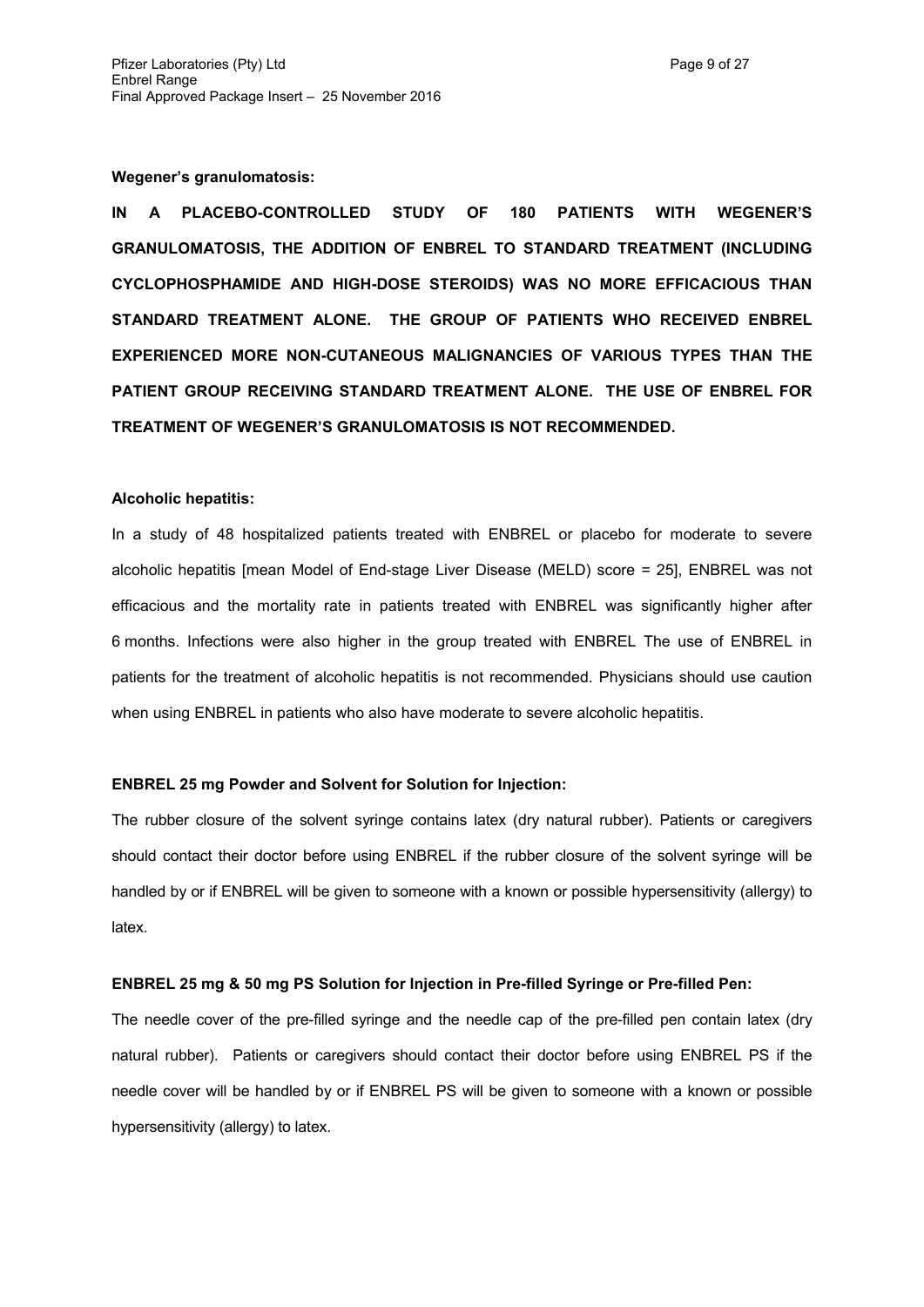## **Allergic reactions:**

Parenteral administration of any biologic product should be attended by appropriate precautions in case an allergic or untoward reaction occurs. Allergic reactions associated with ENBREL administration have been reported. If any serious allergic or anaphylactic reaction occurs, ENBREL therapy should be discontinued immediately and appropriate therapy initiated.

#### **Immunosuppression:**

Anti-TNF therapies including ENBREL may affect host defences against infections and malignancies since TNF mediates inflammation and modulates cellular immune responses.

## **Malignancies and lymphoproliferative disorders:**

*Solid and haematopoietic malignancies (excluding skin cancers):*

Reports of malignancies affecting various sites have been received in the post-marketing period. In the controlled portions of clinical trials of TNF-antagonists, more cases of lymphoma have been observed among patients receiving a TNF-antagonist compared with control patients. However, the occurrence was rare, and the follow-up period for placebo patients was shorter than for patients receiving TNF-antagonist therapy. Cases of leukaemia have been reported in patients treated with TNF-antagonists.<sup>3</sup> There is an increased background risk for lymphoma and leukaemia in rheumatoid arthritis patients with long-standing, highly active, inflammatory disease, which complicates the risk estimation. Post hoc analyses of rheumatoid arthritis clinical trials with ENBREL have neither confirmed nor excluded an increased risk for malignancies.

Malignancies (particularly Hodgkin's and non-Hodgkin's lymphomas), some fatal, have been reported among children and adolescents who received treatment with TNF-antagonists, including ENBREL. Most of the patients were receiving concomitant immunosuppressants.

Based on current knowledge, a possible risk for the development of lymphomas or other hematopoietic or solid malignancies in patients treated with a TNF-antagonist cannot be excluded.

*Skin cancers:*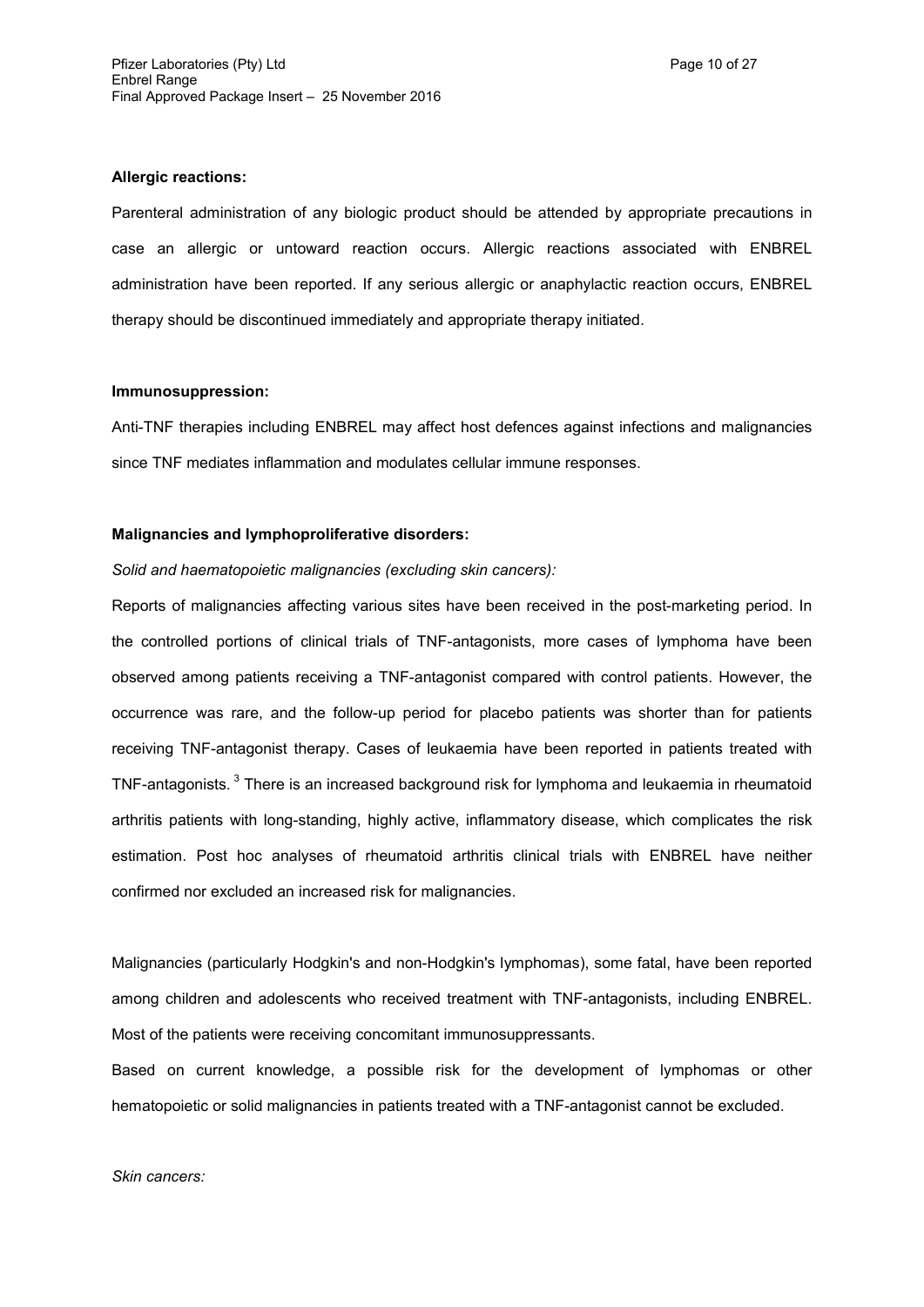Melanoma and non-melanoma skin cancer (NMSC) have been reported in patients treated with TNFantagonists including ENBREL. Post-marketing cases of Merkel cell carcinoma have been reported very infrequently in patients treated with ENBREL. Periodic skin examination is recommended for all patients who are at increased risk for skin cancer.

Combining the results of controlled portions of clinical trials of ENBREL, more cases of NMSC were observed in patients receiving ENBREL compared with control patients, particularly in patients with psoriasis. Periodic skin examination is recommended for all patients who are at increased risk for NMSC.

## **Haematologic reactions:**

Cases of pancytopenia and cases of aplastic anaemia, some with fatal outcome, have been reported in patients treated with ENBREL. Caution should be exercised in patients being treated with ENBREL who have a previous history of blood dyscrasias. All patients should be advised that if they develop signs and symptoms suggestive of blood dyscrasias or infections (e.g. persistent fever, sore throat, bruising, bleeding, paleness) whilst on ENBREL, they should seek immediate medical advice. Such patients should be evaluated urgently, including full blood count; if blood dyscrasias are confirmed, ENBREL should be discontinued.

## **Auto-antibody formation:**

Treatment with ENBREL may be associated with the formation of autoimmune antibodies (see SIDE EFFECTS). The impact of long-term treatment with ENBREL on the development of autoimmune disease is unknown.

#### **Immunogenicity:**

Antibodies to ENBREL, all non-neutralising, were detected at least once in sera of 16 % of rheumatoid arthritis patients. No apparent correlation of antibody development to clinical response or adverse events was seen. The long-term immunogenicity of ENBREL is unknown.

#### **Vaccinations:**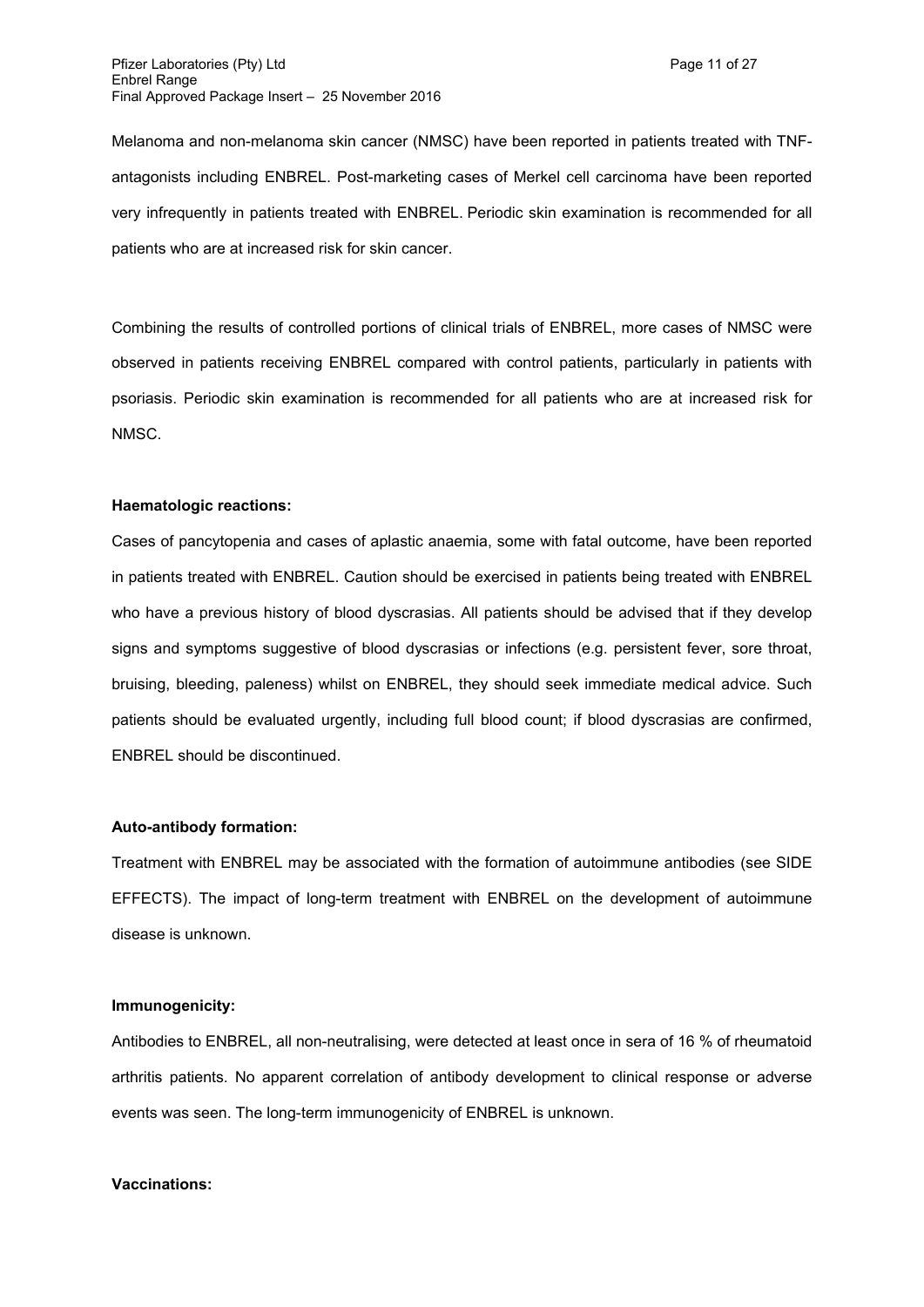Pneumococcal vaccine response information is not available for patients with rheumatoid arthritis. In a double blind placebo controlled randomised clinical study in patients with psoriatic arthritis, 184 patients received a multivalent polysaccharide vaccine at week 4. In this study most psoriatic arthritis patients receiving ENBREL were able to mount effective B-cell immune response to pneumococcal polysaccharide vaccine, but titers in aggregate were moderately lower and fewer patients had two-fold rises in titers compared to patients not receiving ENBREL. The clinical significance of this is unknown. Live vaccines should not be given concurrently with ENBREL. If possible, bring paediatric patients up to date with immunisations according to current local guidelines before beginning ENBREL therapy.

#### **Neurological disorders:**

Although no clinical trials have been performed evaluating ENBREL therapy in patients with multiple sclerosis, clinical trials of other TNF antagonists in patients with multiple sclerosis have shown increases in disease activity. There have been reports of CNS demyelinating disorders in patients treated with ENBREL (see SIDE EFFECTS). Additionally, there have been very rare reports of peripheral demyelinating polyneuropathies (including Guillain-Barré syndrome). ENBREL is not recommended for patients with pre-existing or recent onset of CNS demyelinating disease, or to those who are considered to have an increased risk of developing demyelinating disease.

#### **Congestive heart failure (CHF):**

There have been post-marketing reports of worsening of congestive heart failure (CHF), with and without identifiable precipitating factors, in patients taking ENBREL. There have also been rare (<0,1 %) reports of new onset CHF, including CHF in patients without known pre-existing cardiovascular disease. Some of these patients have been under 50 years of age. <sup>(</sup>See SIDE EFFECTS)

Physicians should use caution when using ENBREL in patients who also have CHF.

#### **Hypoglycaemia in patients treated for diabetes:**

There have been reports of hypoglycaemia following initiation of ENBREL in patients receiving medication for diabetes, necessitating a reduction in anti-diabetic medication in some of these patients.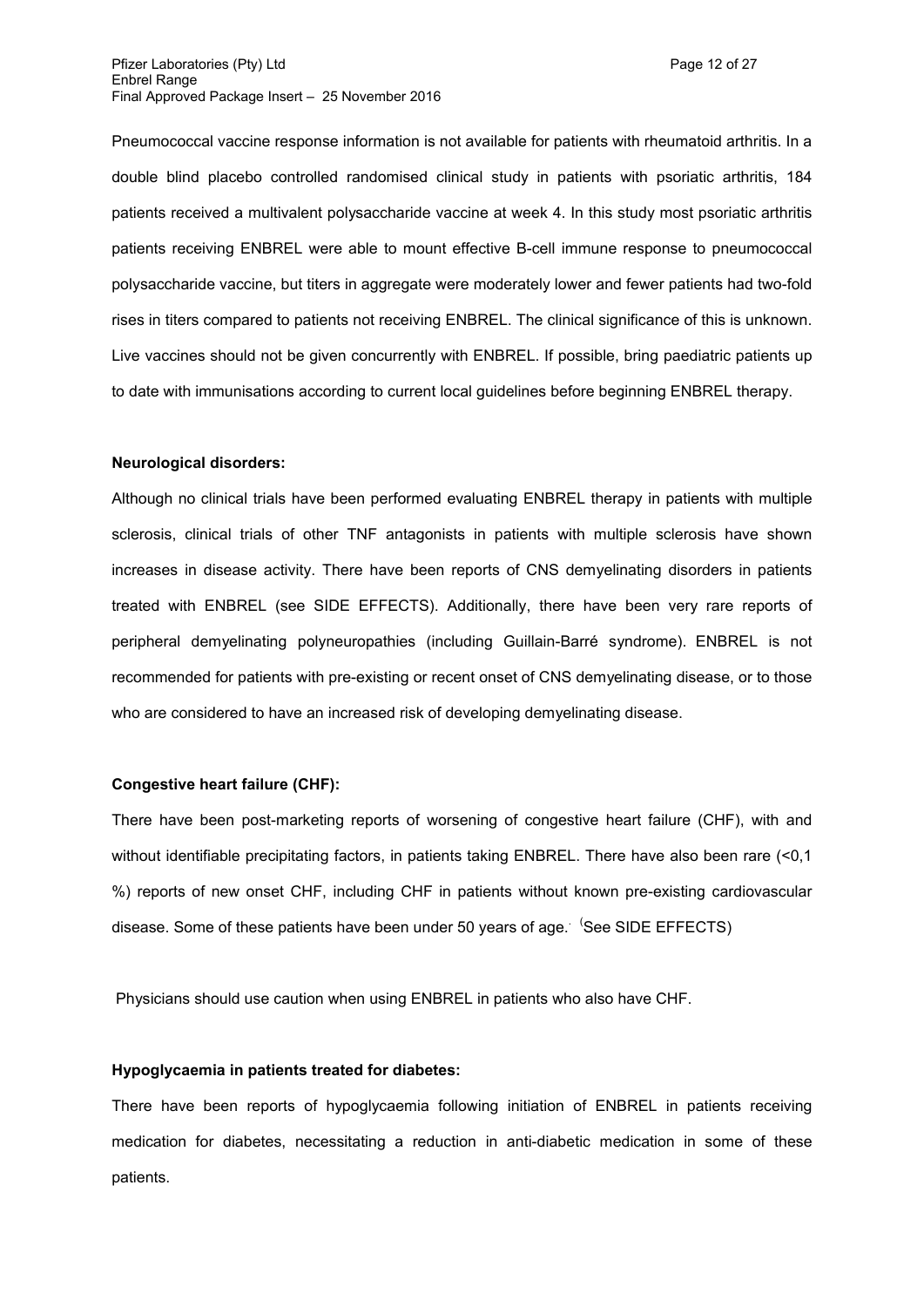## **Inflammatory bowel disease (IBD) in patients with juvenile idiopathic arthritis (JIA):**

There have been reports of IBD in JIA patients being treated with ENBREL, which is not effective for the treatment of IBD. A causal relationship with ENBREL is unclear because clinical manifestations of bowel inflammation have also been observed in untreated JIA patients.

## **Use in elderly patients:**

The impact of advanced age was studied in the population pharmacokinetic analysis of ENBREL serum concentrations. Clearance and volume estimates in patients aged 65 to 87 years were similar in patients less than 65 years of age.

Greater sensitivity of some older individuals cannot be ruled out.

No specific dose adjustments of ENBREL are recommended based on patient age.

## **Effects on ability to drive and use machines:**

No studies on the effects on the ability to drive and use machines have been performed.

## **INTERACTIONS:**

#### **Concurrent treatment with anakinra**:

Patients treated with ENBREL and anakinra were observed to have a higher rate of serious infection when compared with patients who were treated with ENBREL alone (historical data). In addition, in a double-blind placebo-controlled trial in patients receiving background methotrexate, patients treated with ENBREL and anakinra were observed to have a higher rate of serious infections and neutropenia than patients treated with ENBREL alone (see WARNINGS AND SPECIAL PRECAUTIONS.)

#### **Concurrent treatment with abatacept:**

In clinical studies, concurrent administration of abatacept and ENBREL therapy resulted in increased incidences of serious adverse events. This combination has not demonstrated increased clinical benefit; such use is not recommended (see WARNINGS AND SPECIAL PRECAUTIONS)

## **Concurrent treatment with sulfasalazine:**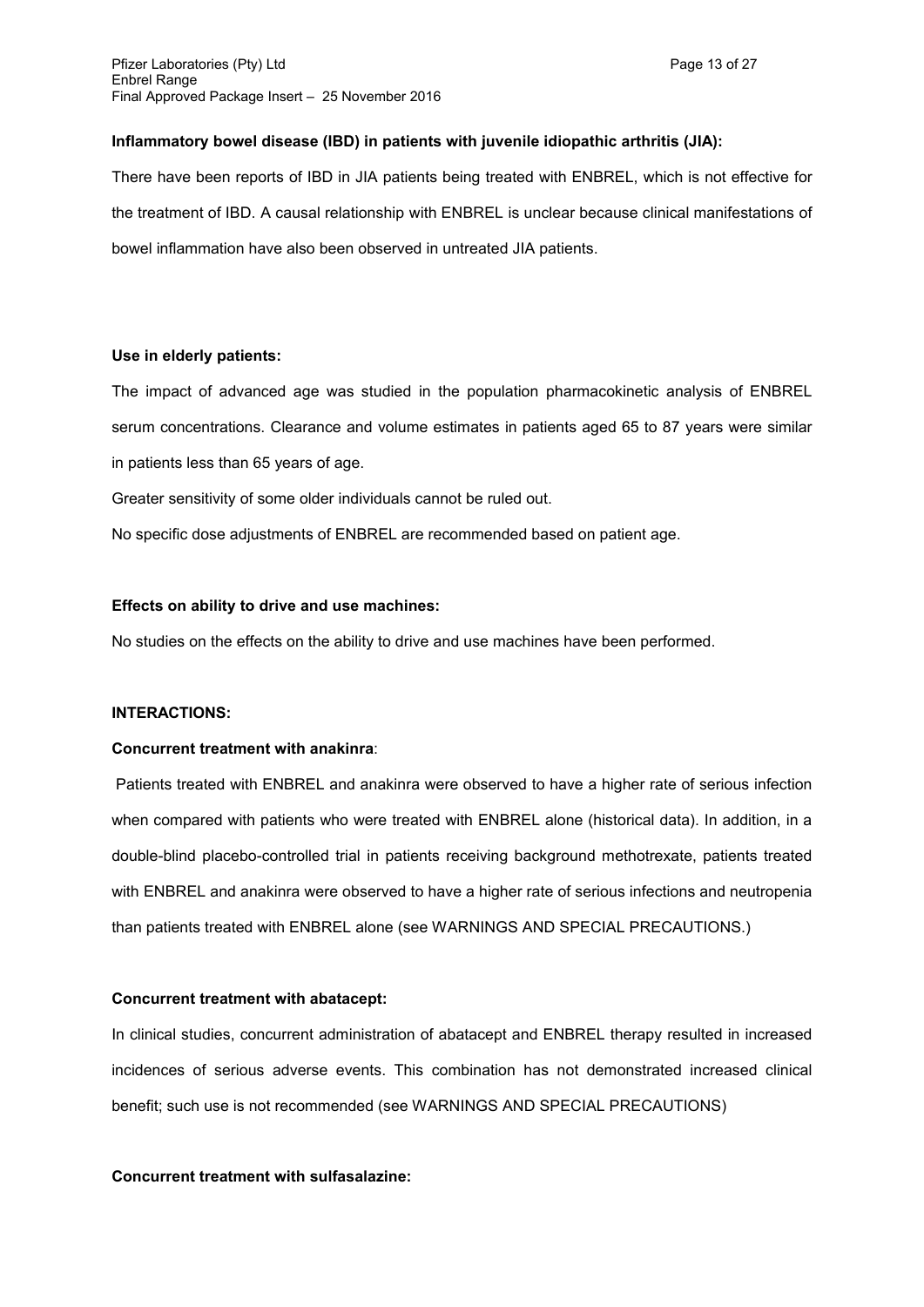In a clinical study of patients who were receiving established doses of sulfasalazine, to which ENBREL was added, patients in the combination group experienced a statistically significant decrease in mean white blood cell count in comparison to groups treated with ENBREL or sulfasalazine alone. The clinical significance of this interaction is unknown.

## **Non-interactions:**

Methotrexate has no effect on the pharmacokinetics of ENBREL and may therefore be administered in combination with methotrexate. Interactions between ENBREL and other medicines have not been evaluated in formal studies. No confirmed medicine interactions have been reported with the use of ENBREL.

No interactions have been observed when ENBREL was administered with glucocorticoids, salicylates (except sulfasalazine), nonsteroidal anti-inflammatory drugs (NSAID's), analgesics or methotrexate in clinical trials with adult rheumatoid arthritis patients.

No clinically significant pharmacokinetic drug-drug interactions were observed in studies with digoxin and warfarin.

#### **Incompatibilities:**

In the absence of incompatibility studies, this medicinal product must not be mixed with other medicinal products.

# **PREGNANCY AND LACTATION:**

The safe use of ENBREL during pregnancy and lactation has not been established. No fertility or long-term perinatal/ postnatal studies are available. Use ENBREL during pregnancy only if clearly needed.

ENBREL crosses the placenta and has been detected in the serum of infants born to female patients treated with ENBREL during pregnancy. The clinical impact of this is unknown however, infants may be at increased risk of infection. Administration of live vaccines to infants for 16 weeks after the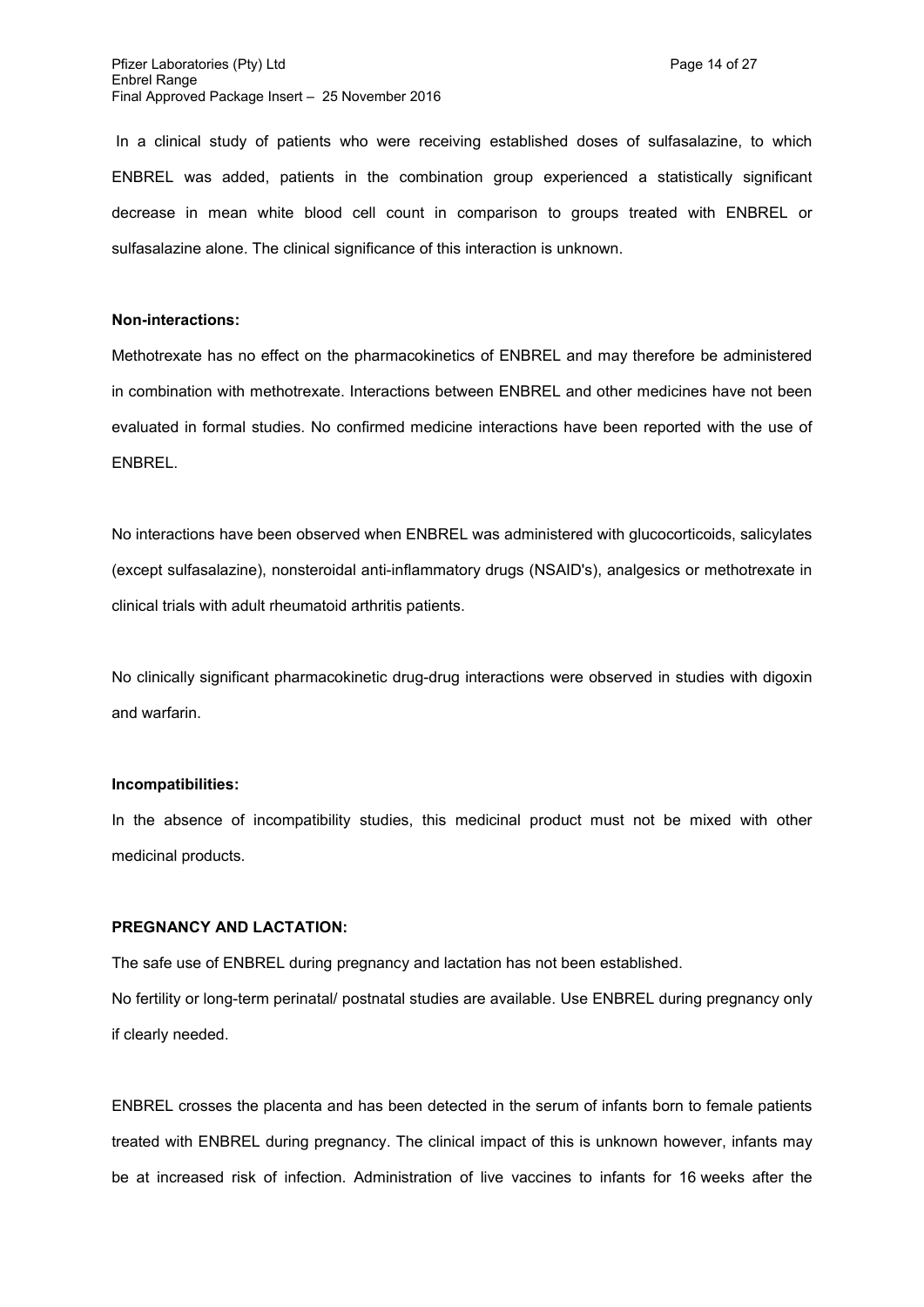mother's last dose of ENBREL is generally not recommended.

The safe use of ENBREL during lactation has not been established. ENBREL has been reported to be excreted in human milk following subcutaneous administration. Because immunoglobulins and many medicinal products can be excreted in human milk, a decision should be made whether to discontinue nursing or to discontinue ENBREL while nursing.

## **DOSAGE AND DIRECTIONS FOR USE:**

#### **Use in adults:**

*Rheumatoid arthritis, psoriatic arthritis, ankylosing spondylitis and non-radiographic axial spondylarthritis:*

The recommended dose of ENBREL for adult patients 18 years and older with rheumatoid arthritis is 25 mg reconstituted in 1,0 ml of water for injection administered twice weekly (72 to 96 hours apart) as a subcutaneous injection. 50 mg per week provides the optimal therapeutic response in rheumatoid arthritis. ENBREL can be administered as follows:

- a) once weekly (two 25 mg subcutaneous injections reconstituted in 1,0 ml of water for injection or two ENBREL 25 mg PS Pre-filled Syringes) administered subcutaneously at approximately the same time or
- b) one single 25 mg subcutaneous injection reconstituted in 1,0 ml of water for injection or one ENBREL 25 mg PS Pre-filled Syringe administered twice weekly, 3 – 4 days apart (i.e. two 25 mg single dose vials or two 25 mg PS pre-filled syringes per week) or
- c) ENBREL 50 mg PS Pre-filled Syringe or Pre-filled Pen administered once weekly as a subcutaneous injection.

In psoriatic arthritis, ankylosing spondylitis and non-radiographic axial spondylarthritis, the recommended dose is 50 mg per week (given as one single 25 mg injection reconstituted in 1,0 ml of water for injection or as one ENBREL 25 mg PS Pre-filled Syringe given twice weekly, 3 - 4 days apart). Doses other than 25 mg administered twice weekly have not been studied.

Methotrexate, glucocorticoids, salicylates, nonsteroidal anti-inflammatory drugs (NSAID's), or analgesics may be continued during treatment with ENBREL in adults.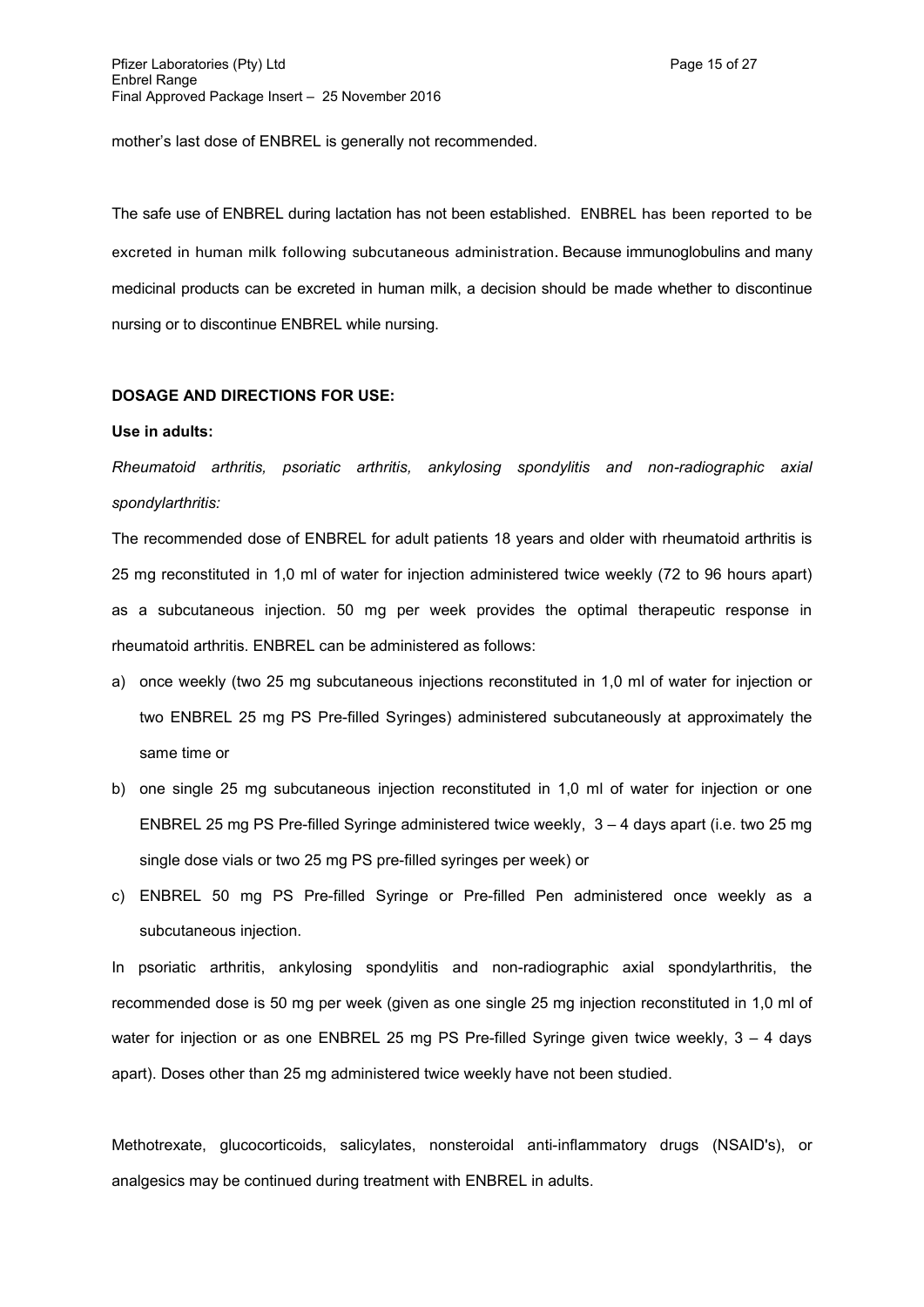## *Plague psoriasis:*

In plaque psoriasis, the dose of ENBREL is 50 mg per week (given as one single 25 mg injection reconstituted in 1,0 ml water for injection) or as one ENBREL 25 mg PS Pre-filled Syringe administered twice weekly, 3 – 4 days apart or ENBREL 50 mg PS Pre-filled Syringe or Pre-filled Pen administered once weekly. Higher responses may be achieved from initial treatment up to 12 weeks with a dose of 50 mg given twice weekly.

Adult patients may be treated intermittently or continuously, based on physician judgement and individual patient needs. Treatment should be discontinued in patients who show no response after 12 weeks. With intermittent use, treatment cycles subsequent to the initial cycle should use a dose of 50 mg once weekly or 25 mg twice weekly.

## **Use in children:**

The dosage of ENBREL is based on body weight for paediatric patients. Patients weighing less than 62,5 kg should be accurately dosed on a mg/kg basis using ENBREL 25 mg/ml powder and solvent for solution for injection (see below for dosing for specific indications). Patients weighing 62,5 kg or more may be dosed using a fixed-dose pre-filled syringe or pre-filled pen.

#### *Juvenile idiopathic arthritis (age 2 years and above):*

## Children ( $\geq 2$  to < 18 years):

0,4 mg/kg (up to a maximum of 25 mg per dose) after reconstitution of 25 mg ENBREL in 1,0 ml of water for injection or ENBREL 25 mg PS Pre-filled Syringe, given twice weekly as a subcutaneous injection with an interval of  $3 - 4$  days between doses or 0.8 mg/kg (up to a maximum of 50 mg per dose) given once weekly.

Glucocorticoids, nonsteroidal anti-inflammatory drugs (NSAIDs), or analgesics may be continued during treatment with ENBREL in children. ENBREL has not been studied in children < 2 years of age.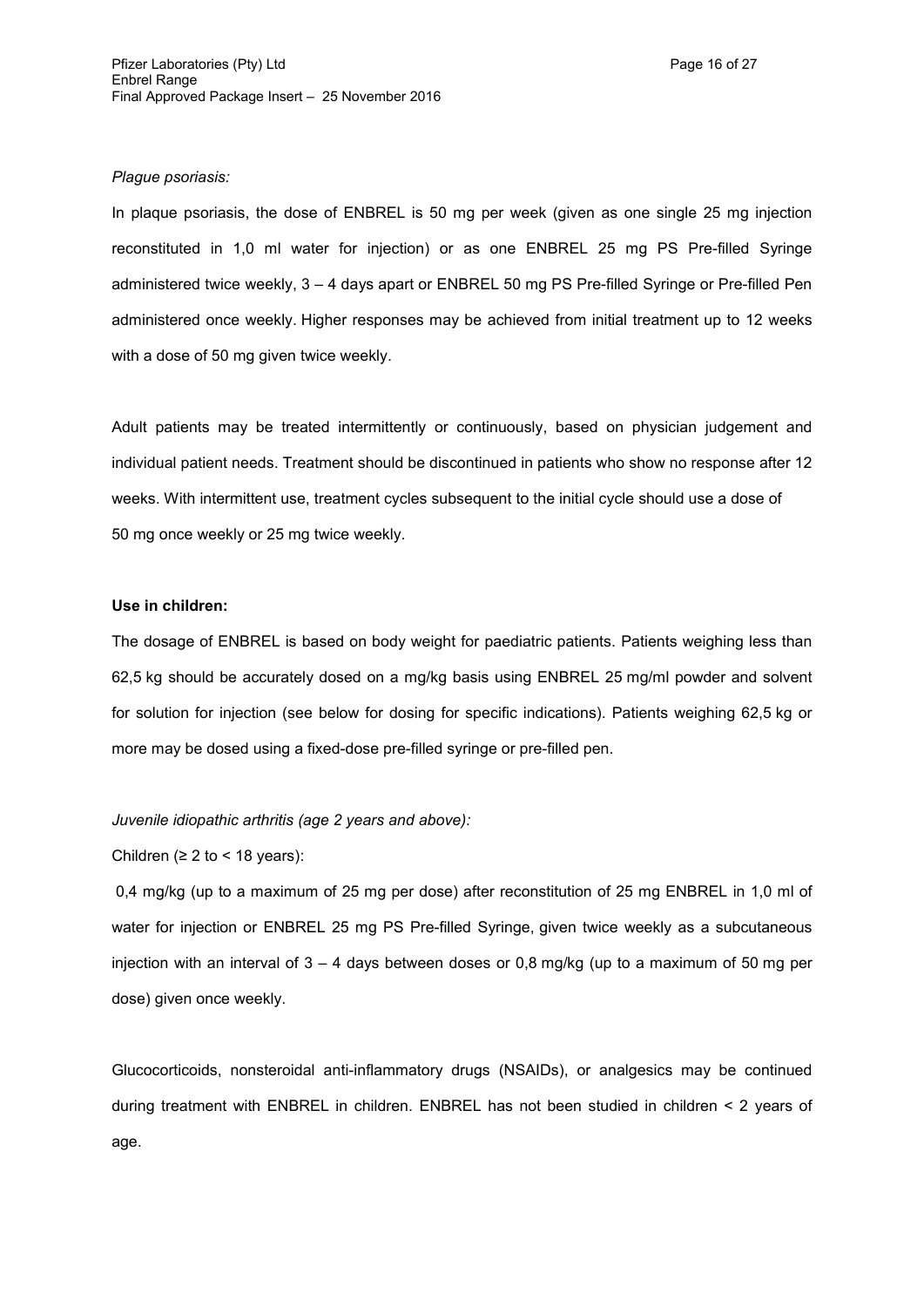*Paediatric plaque psoriasis (age 6 years and above):*

Children ( $\geq 6$  to < 18 years): 0,8 mg/kg (up to a maximum of 50 mg per dose) once weekly for up to 24 weeks. Treatment should be discontinued in patients who show no response after 12 weeks.

If re-treatment with ENBREL is indicated, the above guidance on treatment duration should be followed. The dose should be 0,8 mg/kg (up to a maximum of 50 mg per dose) once weekly.

## **Use in elderly patients:**

No dosage adjustment is required.

## **Use in patients with renal impairment:**

No dosage adjustment is required.

## **Use in patients with hepatic impairment:**

No dosage adjustment is required.

## **Preparation of ENBREL:**

ENBREL is intended for use under the guidance and supervision of a physician. Patients may selfinject only if their physician determines that it is appropriate and with medical follow-up, as necessary, after proper training in injection technique.

## *ENBREL 25 mg Powder and Solvent for Solution for Injection:*

ENBREL should be reconstituted aseptically with 1 ml of the supplied water for injection. During reconstitution of ENBREL, the diluent should be slowly injected into the vial. Some foaming will occur. To avoid excessive foaming, do not shake or vigorously agitate. The contents should be swirled gently during dissolution. Generally, dissolution of ENBREL takes less than 10 minutes. The reconstituted solution should be clear and colourless.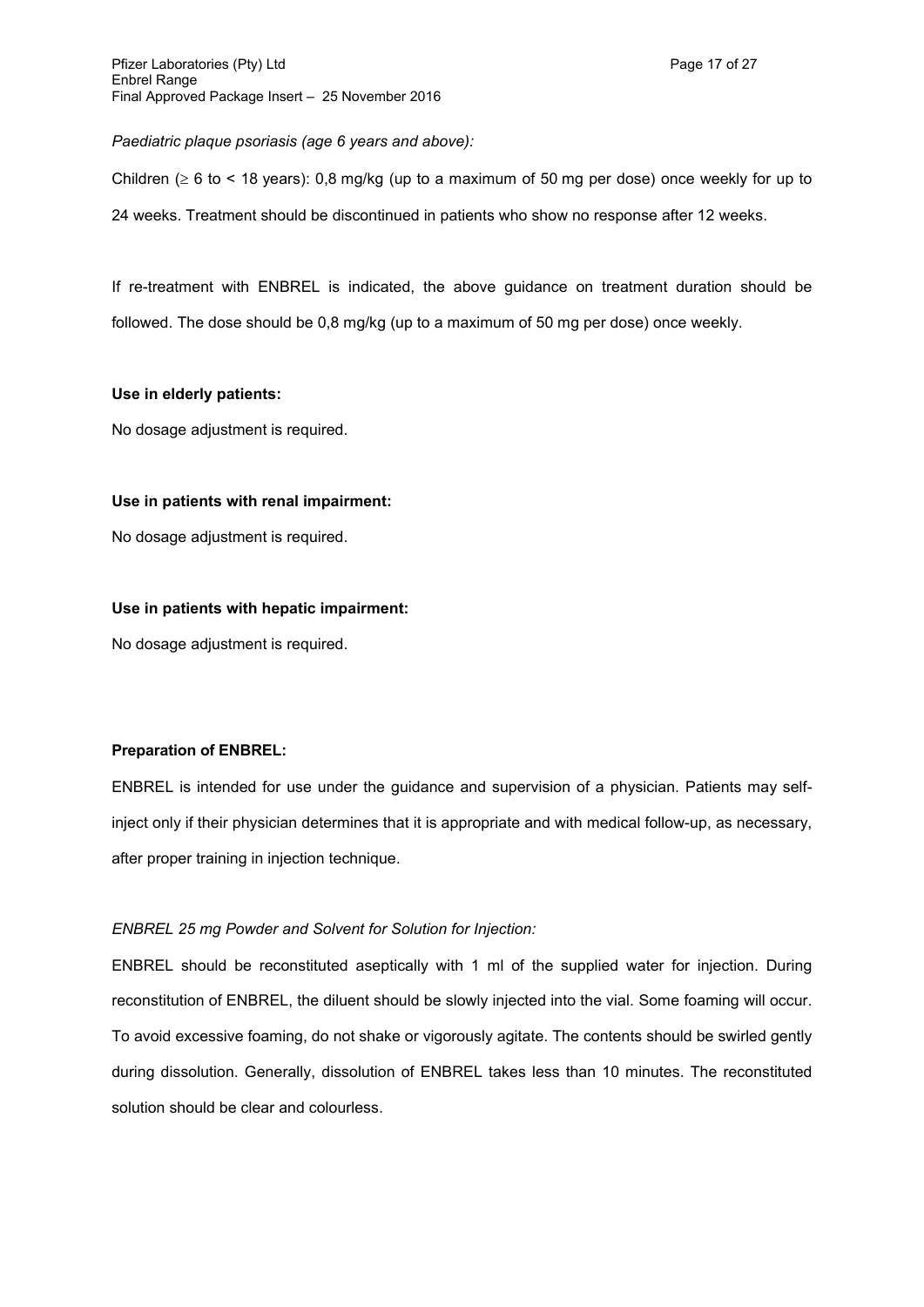Visually inspect the solution for particulate matter and discolouration prior to administration. The solution should not be used if discoloured or cloudy, or if particulate matter remains. Withdraw the solution into the syringe, removing as much liquid as possible from the vial. Some foam or bubbles may remain in the vial. The final volume in the syringe will be approximately 1 ml.

No other medications should be added to solutions containing ENBREL, and ENBREL should not be reconstituted with other diluents. Do not filter reconstituted solution during preparation or administration.

The rubber closure of the solvent syringe contains latex (dry natural rubber). Patients or caregivers should contact their doctor before using ENBREL if the rubber closure of the solvent syringe will be handled by or if ENBREL will be given to someone with a known or possible hypersensitivity (allergy) to latex.

#### *ENBREL 25 mg & 50 mg PS Solution for Injection in Pre-filled Syringe or Pre-filled Pen:*

Before injection, ENBREL PS single use pre-filled syringes or pre-filled pen should be allowed to reach room temperature (approximately 15 – 30 minutes). The needle cover should not be removed while allowing the pre-filled syringe or pre-filled pen to reach room temperature. The needle cover of the pre-filled syringe and the needle cap of the pre-filled pen contain latex (dry natural rubber). Patients or caregivers should contact their doctor before using ENBREL PS if the needle cover will be handled by or if ENBREL PS will be given to someone with a known or possible hypersensitivity (allergy) to latex.

## **Administration:**

Administer ENBREL as subcutaneous injections in the thigh, abdomen, or upper arm. Alternate injection sites. New injections should be given at least 3 cm from a previous site. Do NOT inject into areas where the skin is tender, bruised, red, or hard.

#### **SIDE EFFECTS:**

## **Adverse reactions from clinical trials:**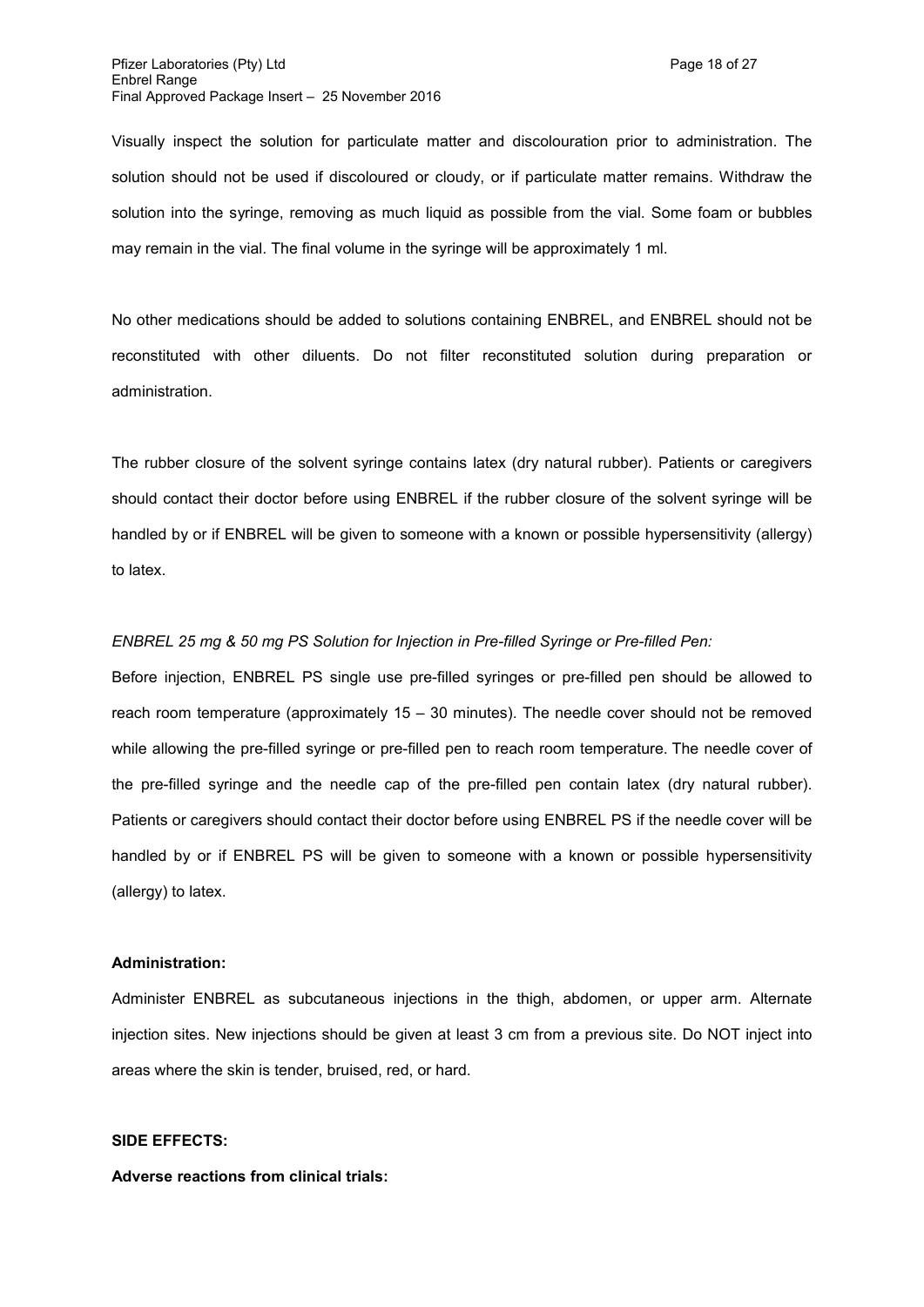## **1. Adult patients:**

The proportion of patients who discontinued treatment due to adverse reactions in controlled clinical studies in patients with rheumatoid arthritis was the same in both the ENBREL and placebo treatment groups.

## **Injection site reactions:**

Patients in controlled clinical studies treated with ENBREL had a significantly higher incidence of injection site reactions (erythema and/or itching, pain, or swelling) compared with placebo-treated patients. The frequency of injection site reaction was greatest in the first month and subsequently decreased in frequency. In clinical trials, these reactions were generally transient with a mean duration of 4 days. Some patients who experienced injection site reactions also experienced reactions at previous injection sites.

Injection site bleeding and bruising have also been observed in conjunction with ENBREL therapy. In controlled trials in patients with plaque psoriasis, 14 % of patients treated with ENBREL developed injection site reactions during the first three months of treatment.

#### **Infections:**

Serious and fatal infections have been reported; reported pathogens include bacteria, mycobacteria (including tuberculosis), viruses, and fungi. Opportunistic infections have also been reported including invasive fungal, parasitic (including protozoal), viral (including herpes zoster) bacterial (including Listeria and Legionella), and atypical mycobacterial infections (see WARNINGS AND SPECIAL PRECAUTIONS). The most commonly reported invasive fungal infections included *Candida, Pneumocystis, Aspergillus,* and *Histoplasma*.

In controlled trials in patients with rheumatoid arthritis, the rates of reported serious (fatal, life threatening, or required hospitalisation or intravenous antibiotics) and non-serious infections were similar for ENBREL and placebo when adjusted for duration of exposure. Upper respiratory infections were the most reported non-serious infections.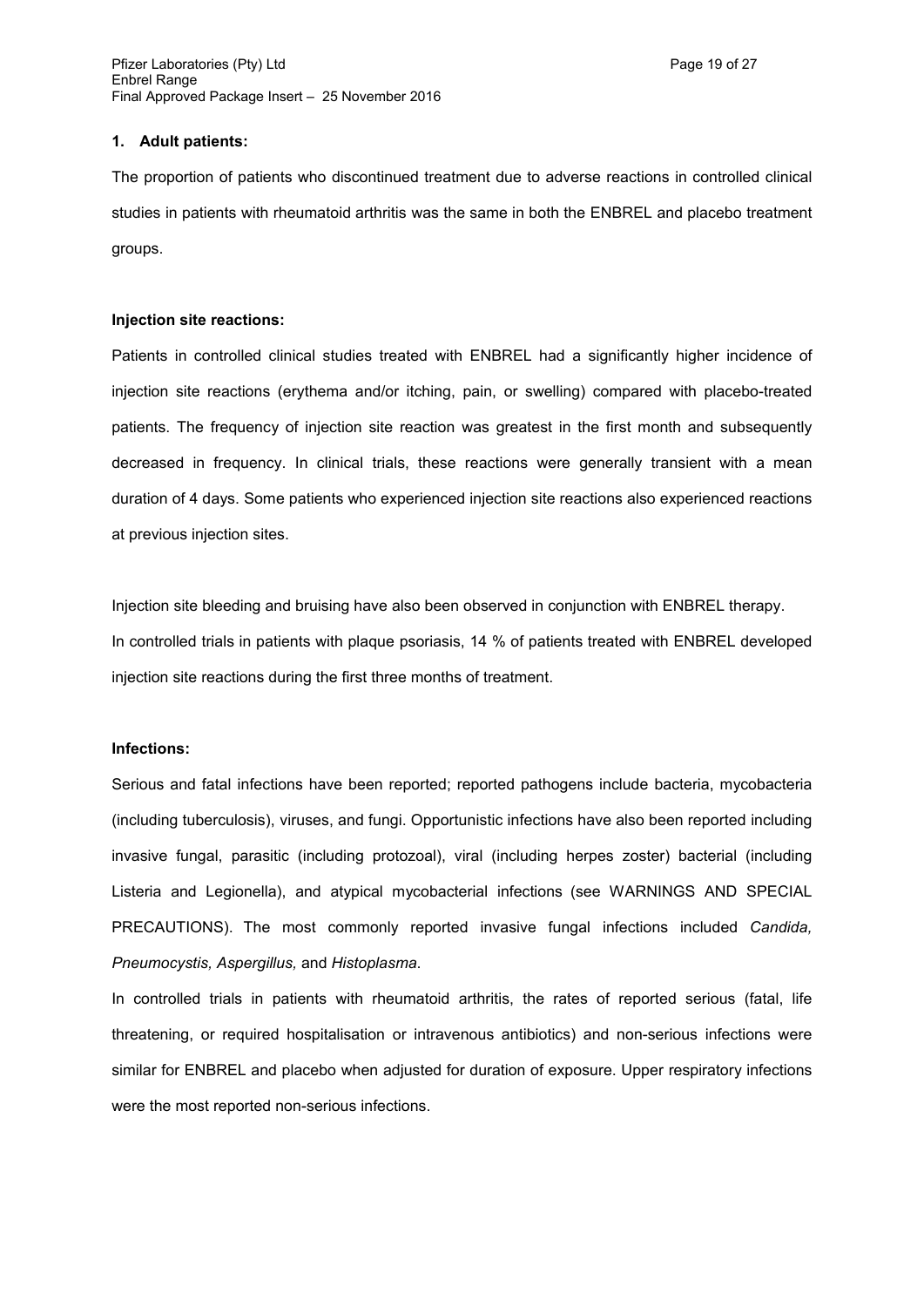Data from a clinical trial in patients with established sepsis suggest that ENBREL treatment may increase mortality in these patients.

In placebo-controlled psoriatic arthritis and plaque psoriasis trials, there were no differences in rates of infection among patients treated with ENBREL and those treated with placebo. In psoriatic arthritis trials, no serious infections occurred in patients treated with ENBREL. In the double-blind and openlabel plaque psoriasis trials of up to 15 months, serious infections experienced by ENBREL-treated patients included cellulitis, gastroenteritis, pneumonia, cholecystitis, osteomyelitis and abscess.

#### **Malignancies and lymphoproliferative disorders:**

Reports of malignancies affecting various sites have been received in the post-marketing period. Twenty-three malignancies were reported in plaque psoriasis patients treated with ENBREL in doubleblind and open-label studies of up to 15 months involving 1 261 ENBREL-treated patients.

There have been reports of malignancies in a clinical trial of patients being treated for Wegener's granulomatosis (see WARNINGS AND SPECIAL PRECAUTIONS).

#### **Auto-antibodies:**

.

In controlled trials, the percentage of patients who developed new positive antinuclear antibodies  $(ANA)$  ( $\geq$  1:40), new positive anti-double-stranded DNA antibodies, and new anticardiolipin antibodies was increased compared to placebo-treated patients. The impact of long-term treatment with ENBREL on the development of autoimmune diseases is unknown.

Reports have described patients, including those with rheumatoid factor positive RA, who have developed additional auto-antibodies in conjunction with a lupus-like syndrome or rashes compatible with subacute cutaneous lupus or discoid lupus by clinical presentation and biopsy (see table below – Adverse reactions in clinical studies).

Based on the results of clinical studies in rheumatoid arthritis, normally no special laboratory evaluations are necessary in addition to careful medical management and supervision of patients.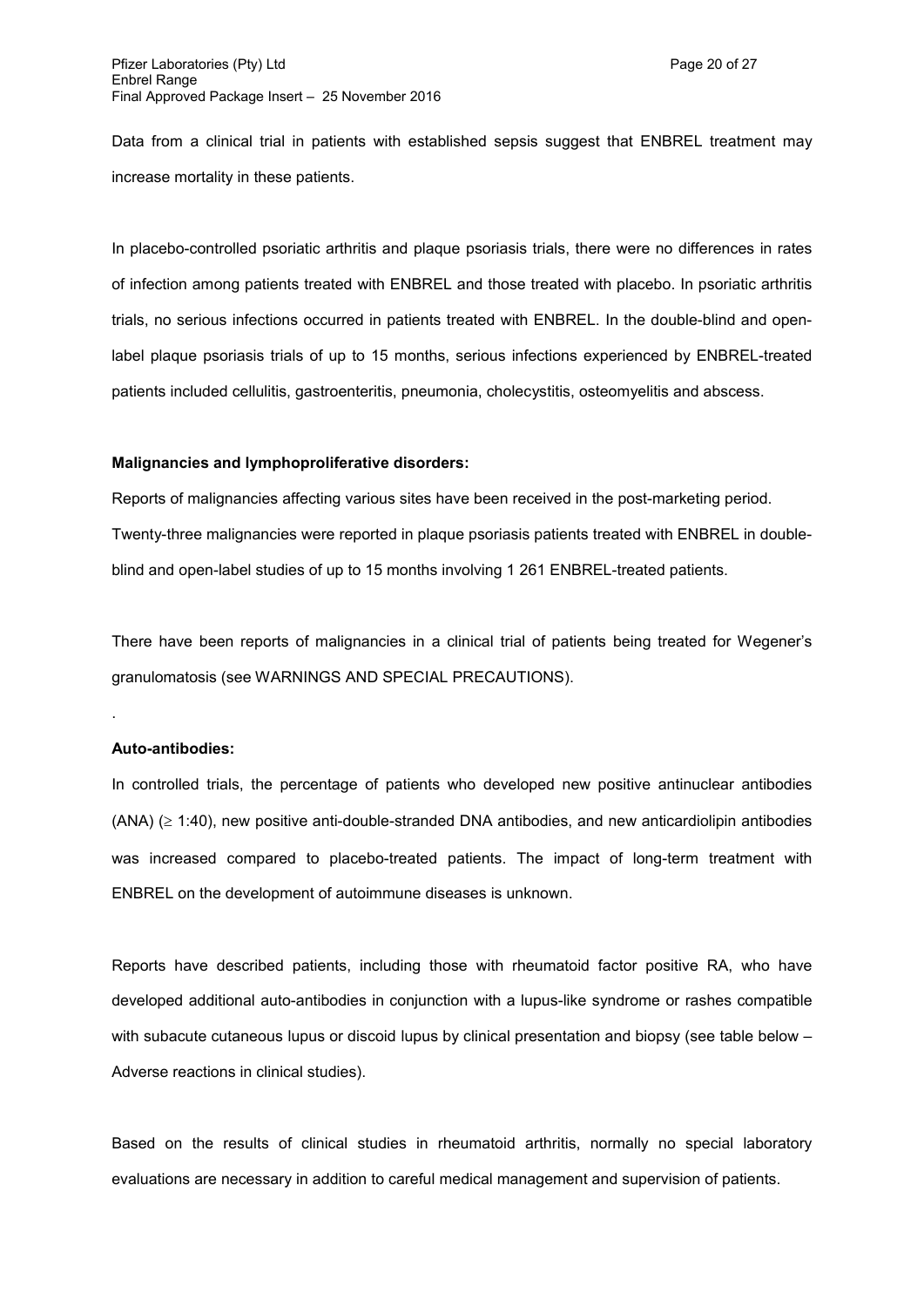The following list of adverse reactions is based on experience from clinical trials and/or spontaneous post-marketing reporting rates in adults. Within the system organ classes, adverse reactions are listed under headings of frequency (number of patients expected to experience the reaction), using the following categories: very common ( $\geq$  1/10); common ( $\geq$  1/100 to < 1/10); uncommon ( $\geq$  1/1 000 to < 1/100); rare (≥ 1/10 000 to < 1/1 000); very rare (< 1/10 000); not known (cannot be estimated from the available data).

| Adverse reactions in clinical studies |                  |                                                           |  |
|---------------------------------------|------------------|-----------------------------------------------------------|--|
| System organ class                    | <b>Frequency</b> | <b>Adverse reaction</b>                                   |  |
| Infections and infestations           | Very common      | Infections (including upper respiratory tract infections, |  |
|                                       |                  | bronchitis, cystitis, skin infections)                    |  |
|                                       | Uncommon         | Serious infections (including pneumonia, cellulitis,      |  |
|                                       |                  | septic arthritis, sepsis and parasitic infection          |  |
|                                       | Rare             | Tuberculosis, opportunistic infections (including         |  |
|                                       |                  | invasive fungal, bacterial, atypical mycobacterial, viral |  |
|                                       |                  | infections, and Legionella) (see WARNINGS AND             |  |
|                                       |                  | SPECIAL PRECAUTIONS)                                      |  |
|                                       | Unknown          | Listeria, hepatitis B reactivation                        |  |
| Neoplasms, benign,                    | Uncommon         | Non-melanoma skin cancers (see WARNINGS AND               |  |
| malignant and                         |                  | SPECIAL PRECAUTIONS)                                      |  |
| unspecified (including                | Rare             | Melanoma (see WARNINGS AND SPECIAL                        |  |
| cysts and polyps)                     |                  | PRECAUTIONS)                                              |  |
|                                       | <b>Unknown</b>   | Merkel cell carcinoma (see WARNINGS AND SPECIAL           |  |
|                                       |                  | PRECAUTIONS)                                              |  |
| <b>Blood and lymphatic</b>            | Uncommon         | Thrombocytopenia                                          |  |
| system disorders                      | Rare             | Anaemia, leukopenia, neutropenia, pancytopenia (see       |  |
|                                       |                  | WARNINGS AND SPECIAL PRECAUTIONS)                         |  |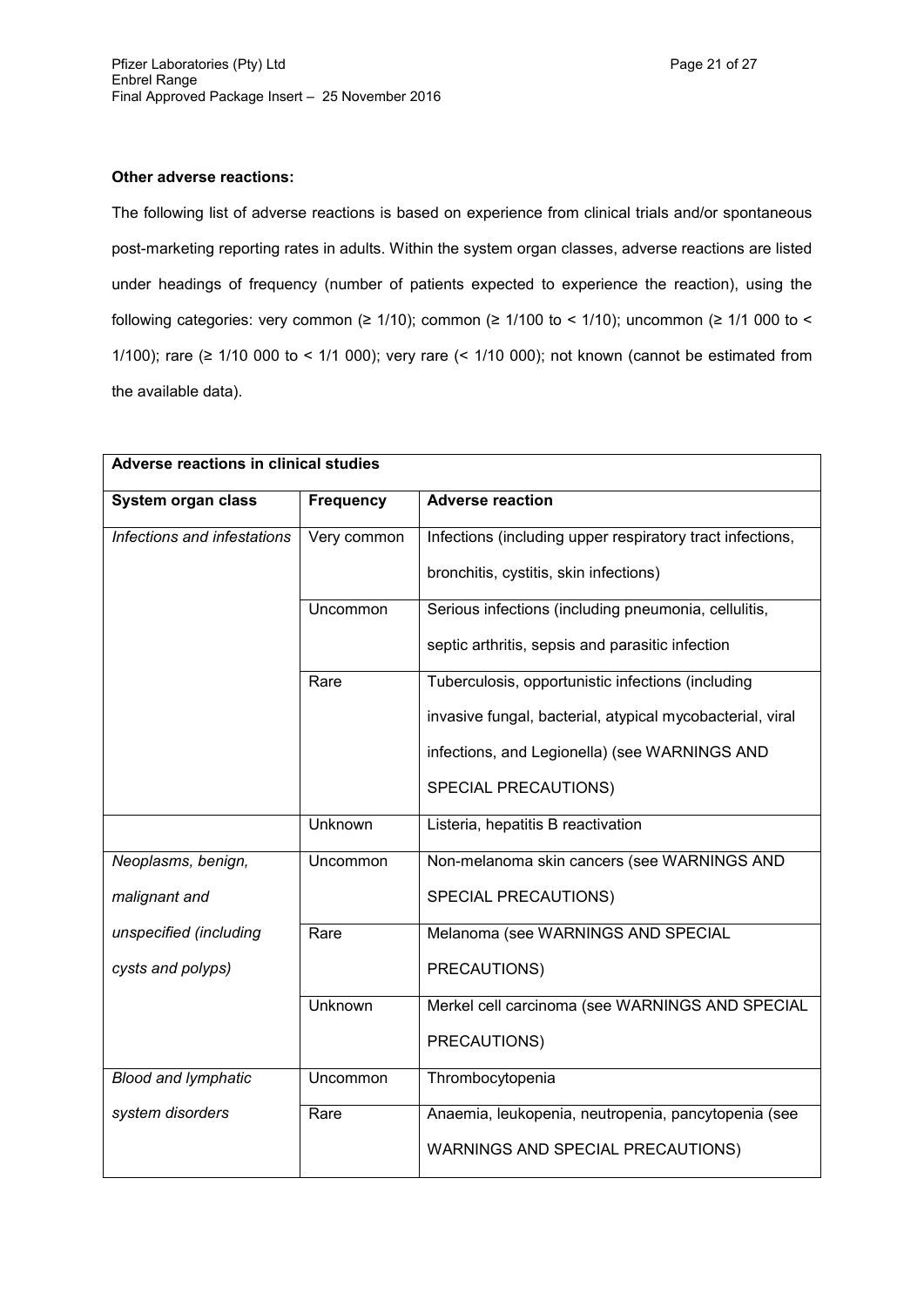|                           | Very rare   | Aplastic anaemia                                         |
|---------------------------|-------------|----------------------------------------------------------|
|                           |             | (see WARNINGS AND SPECIAL PRECAUTIONS)                   |
| Immune system disorders   | Common      | Allergic reactions (see Skin and subcutaneous tissue     |
|                           |             | disorders, below); autoantibody formation                |
|                           | Uncommon    | Systemic vasculitis (including ANCA positive vasculitis) |
|                           | Rare        | Serious allergic/ anaphylactic reactions (including      |
|                           |             | angioedema, bronchospasm, sarcoidosis)                   |
|                           | Unknown     | Macrophage activation syndrome,                          |
| Nervous system disorders  | Rare        | Seizures, CNS demyelinating events, including multiple   |
|                           |             | sclerosis and localized demyelinating conditions such    |
|                           |             | as optic neuritis and transverse myelitis (see           |
|                           |             | WARNINGS AND SPECIAL PRECAUTIONS)                        |
| Eye disorders             | Uncommon    | Uveitis, scleritis                                       |
| Cardiac disorders         | Rare        | Congestive heart failure                                 |
| Respiratory, thoracic and | Uncommon    | Interstitial lung disease (including pulmonary fibrosis  |
| mediastinal disorders     |             | and pneumonitis)                                         |
| Hepatobiliary disorders   | Rare        | Elevated liver enzymes, autoimmune hepatitis             |
| Skin and subcutaneous     | Common      | Pruritus                                                 |
| tissue disorders          | Uncommon    | Rash, urticaria, angioedema, psoriasis (new onset or     |
|                           |             | exacerbation including all sub-types) and psoriasiform   |
|                           |             | rash,                                                    |
|                           | Rare        | Cutaneous vasculitis (including leukocytoclastic         |
|                           |             | vasculitis), Stevens-Johnson syndrome, erythema          |
|                           |             | multiforme                                               |
|                           | Very rare   | Toxic epidermal necrolysis                               |
| Musculoskeletal,          | Rare        | Subacute cutaneous lupus erythematosus, discoid          |
| connective tissue and     |             | lupus erythematosus, lupus-like syndrome                 |
| bone disorders            |             |                                                          |
| General disorders and     | Very common | Injection site reactions (including erythema, itching,   |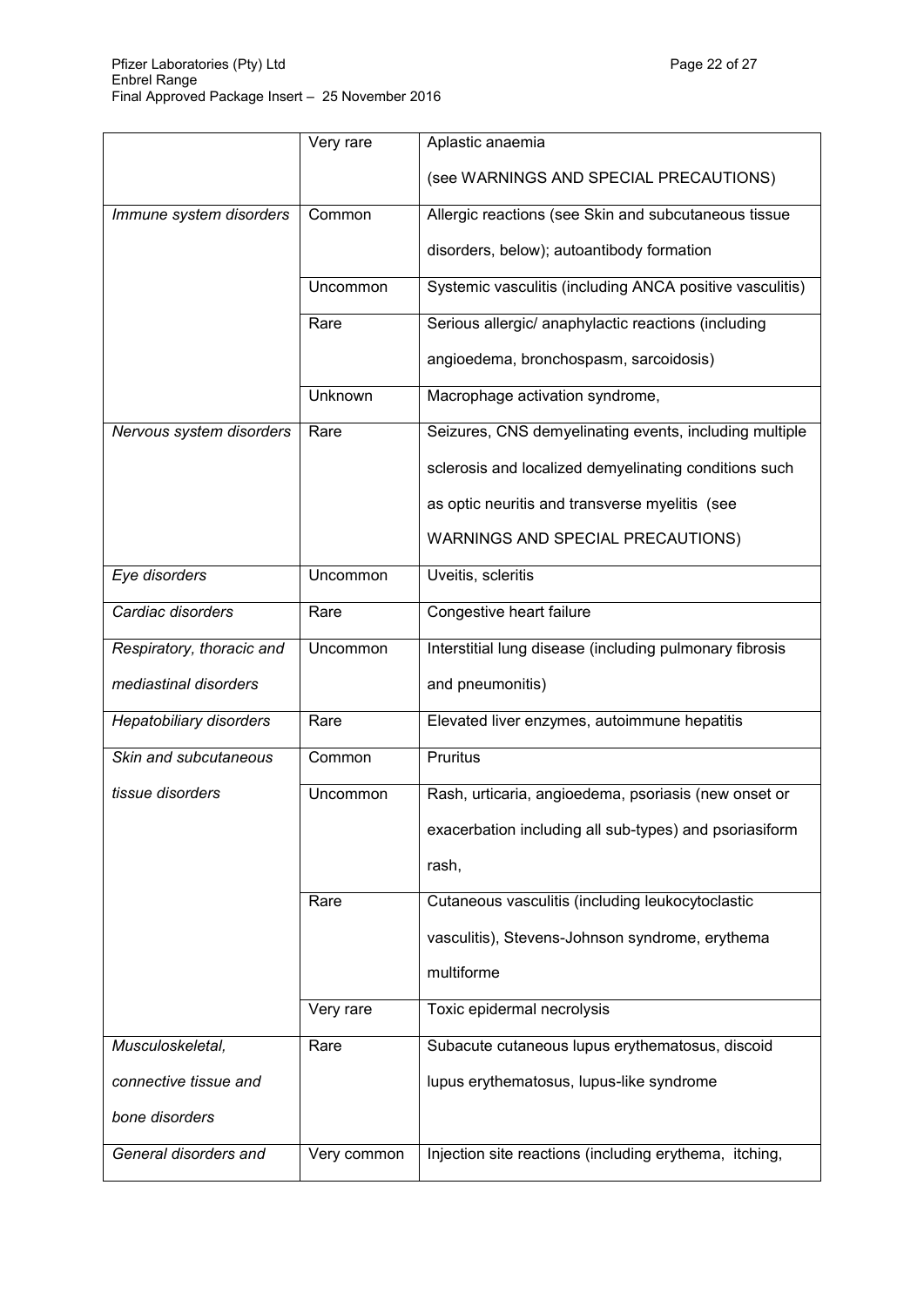| administration site |        | pain and swelling) |
|---------------------|--------|--------------------|
| conditions          | Common | Fever              |

*Spontaneous reports:*

Malignancies affecting various sites, worsening of congestive heart failure, injection site bleeding and bruising.

## **2. Paediatric patients:**

In general, the adverse events in paediatric patients were similar in frequency and type to those seen in adult patients.

# **Side effects in paediatric patients with juvenile idiopathic arthritis:**

Infection was the most common adverse event reported in paediatric patients taking ENBREL and occurred at an incidence similar to placebo. The types of infection reported in juvenile idiopathic arthritis patients were generally mild and consistent with those commonly seen in outpatient paediatric populations.

In clinical trials, two cases of varicella infection with signs and symptoms suggestive of aseptic meningitis have been reported among juvenile idiopathic arthritis patients treated with ENBREL.

There were four reports of macrophage activation syndrome in juvenile idiopathic arthritis clinical trials.

## **Side effects in paediatric patients with plaque psoriasis:**

In a 48-week study of 211 children aged 4 to 17 years with paediatric plaque psoriasis, the adverse events reported were similar to those seen in previous studies in adults with plaque psoriasis.

## **KNOWN SYMPTOMS OF OVERDOSAGE AND PARTICULARS OF ITS TREATMENT:**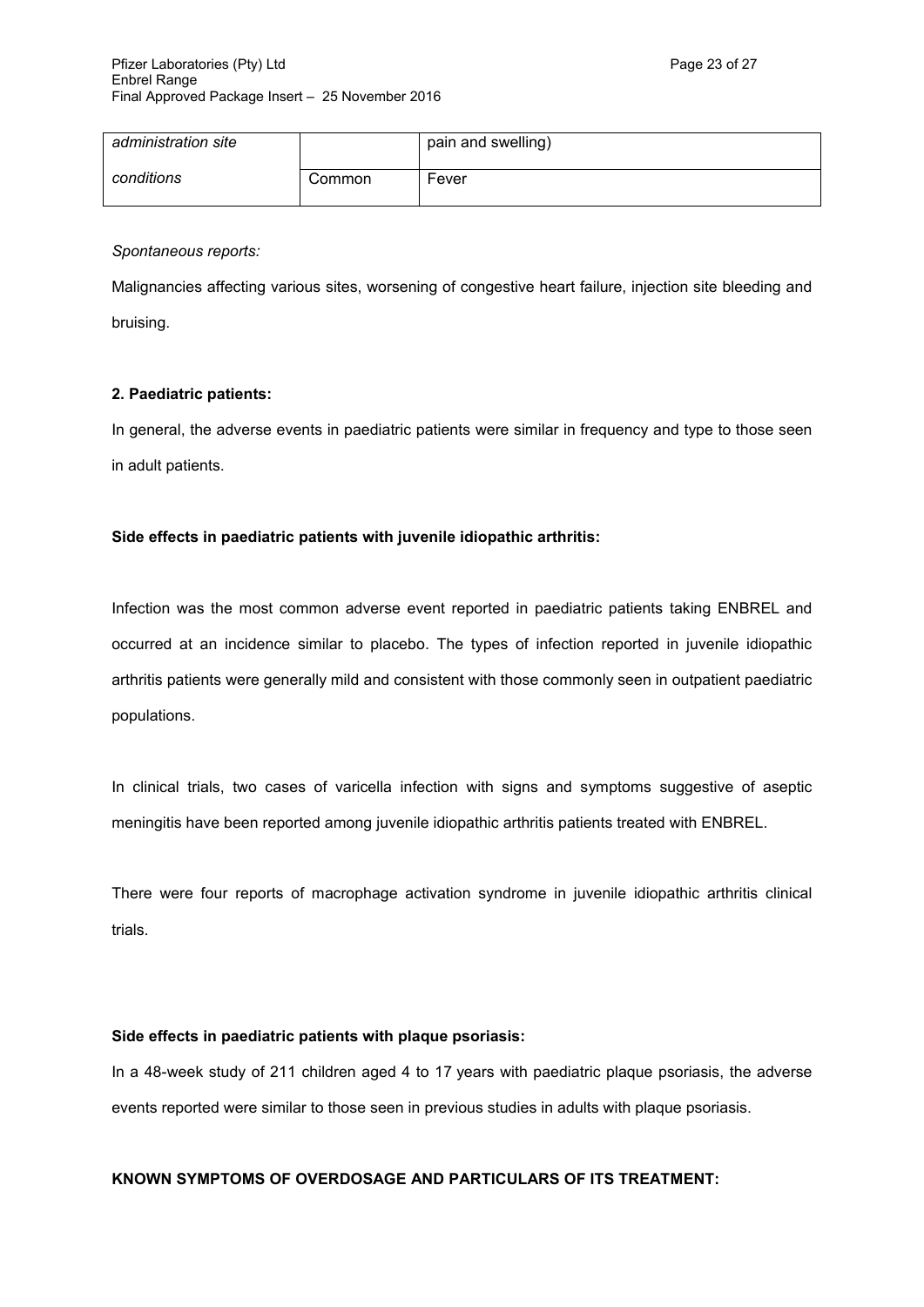The maximum tolerated dose of ENBREL has not been established in humans. Single intravenous doses up to 60 mg/m<sup>2</sup> have been administered to healthy volunteers in an endotoxaemia study without evidence of dose-limiting toxicities. The highest dose level evaluated in rheumatoid arthritis patients has been an intravenous loading dose of 32 mg/m<sup>2</sup> followed by subcutaneous doses of 16 mg/m<sup>2</sup> (~25 mg) administered twice weekly.

ENBREL did not induce lethality or notable signs of toxicity in mice or rats following a single subcutaneous dose of 2 000 mg/kg or a single intravenous dose of 1 000 mg/kg. ENBREL did not elicit dose-limiting or target organ toxicity in cynomolgus monkeys following twice weekly subcutaneous administration for 4 or 26 consecutive weeks at a dose (15 mg/kg) that resulted in Area under the Curve (AUC) -based serum medicine concentrations that were over 27-fold higher than that obtained in humans at the recommended human dose of 25 mg.

No dose-limiting toxicities were observed during clinical trials of rheumatoid arthritis patients.

In the case of accidental overdosage, treatment should be supportive and symptomatic.

There is no known antidote to ENBREL.

#### **IDENTIFICATION:**

#### **ENBREL 25 mg Powder and Solvent for Solution for Injection:**

Before reconstitution the powder forms a white cake. After reconstitution the solution is a colourless to slightly yellow liquid, clear to slightly opalescent.

# **ENBREL 25 mg & 50 mg PS Solution for Injection in Pre-filled Syringe and Pre-filled Pen (MYCLIC):**

Clear colourless or pale yellow solution.

#### **PRESENTATION:**

**ENBREL 25 mg Powder and Solvent for Solution for Injection:**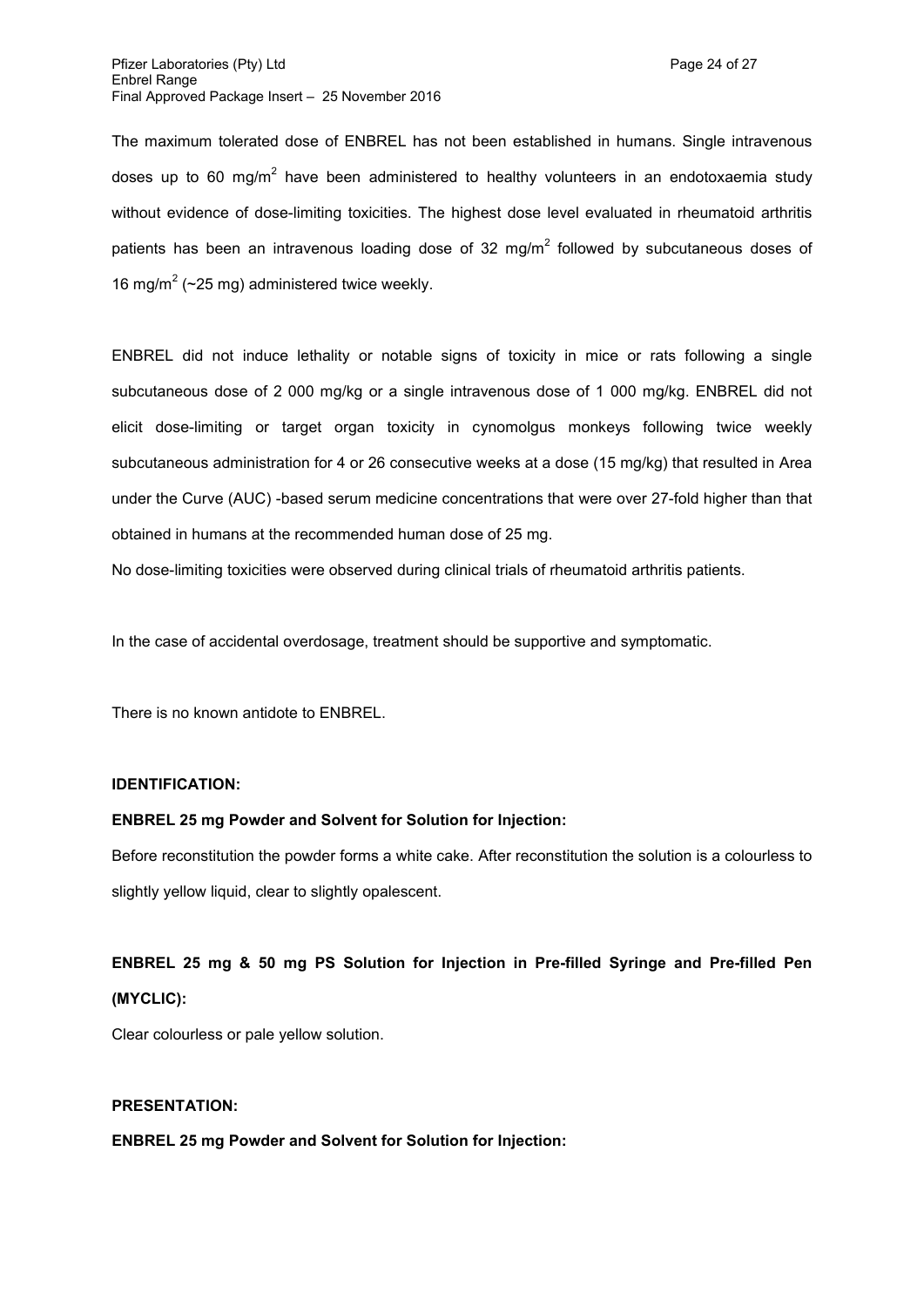ENBREL is supplied in a carton containing two dose trays, each with two divisions. Each division contains one 25 mg single-use vial of ENBREL, a pre-filled clear glass syringe, with a tamper evident seal, a needle-free transfer device (vial adapter) and two alcohol swabs.

## **ENBREL 25 mg & 50 mg PS Solution for Injection in Pre-filled Syringe:**

ENBREL 25 mg PS Pre-filled Syringe is supplied in a carton containing four clear glass pre-filled syringes with alcohol swabs.

ENBREL 50 mg PS Pre-filled Syringe is supplied in a carton containing two clear glass pre-filled syringes with alcohol swabs.

The stainless steel needle is supplied with a rubber needle cover (latex) and plastic cover.

## **ENBREL 50 mg PS Solution for Injection in Pre-filled Pen (MYCLIC):**

ENBREL 50 mg PS Pre-filled Pen is supplied in a carton containing four pre-filled pens with alcohol swabs. The pre-filled pen contains the pre-filled syringe. The stainless steel needle is supplied with a rubber needle cap (latex) and plastic cover.

#### **STORAGE INSTRUCTIONS:**

## **ENBREL 25 mg Powder and Solvent for Solution for Injection:**

The dose tray containing ENBREL (sterile powder) must be stored in a refrigerator

DO NOT FREEZE.

Reconstituted solutions of ENBREL should be administered as soon as possible after reconstitution. If not administered immediately after reconstitution, ENBREL may be stored in the vial at  $2 - 8$  °C for up to 6 hours.

KEEP OUT OF REACH OF CHILDREN.

#### **ENBREL 25 mg & 50 mg PS Solution for Injection in Pre-filled Syringe or Pre-filled Pen:**

Store in a refrigerator at 2 – 8 °C. DO NOT FREEZE.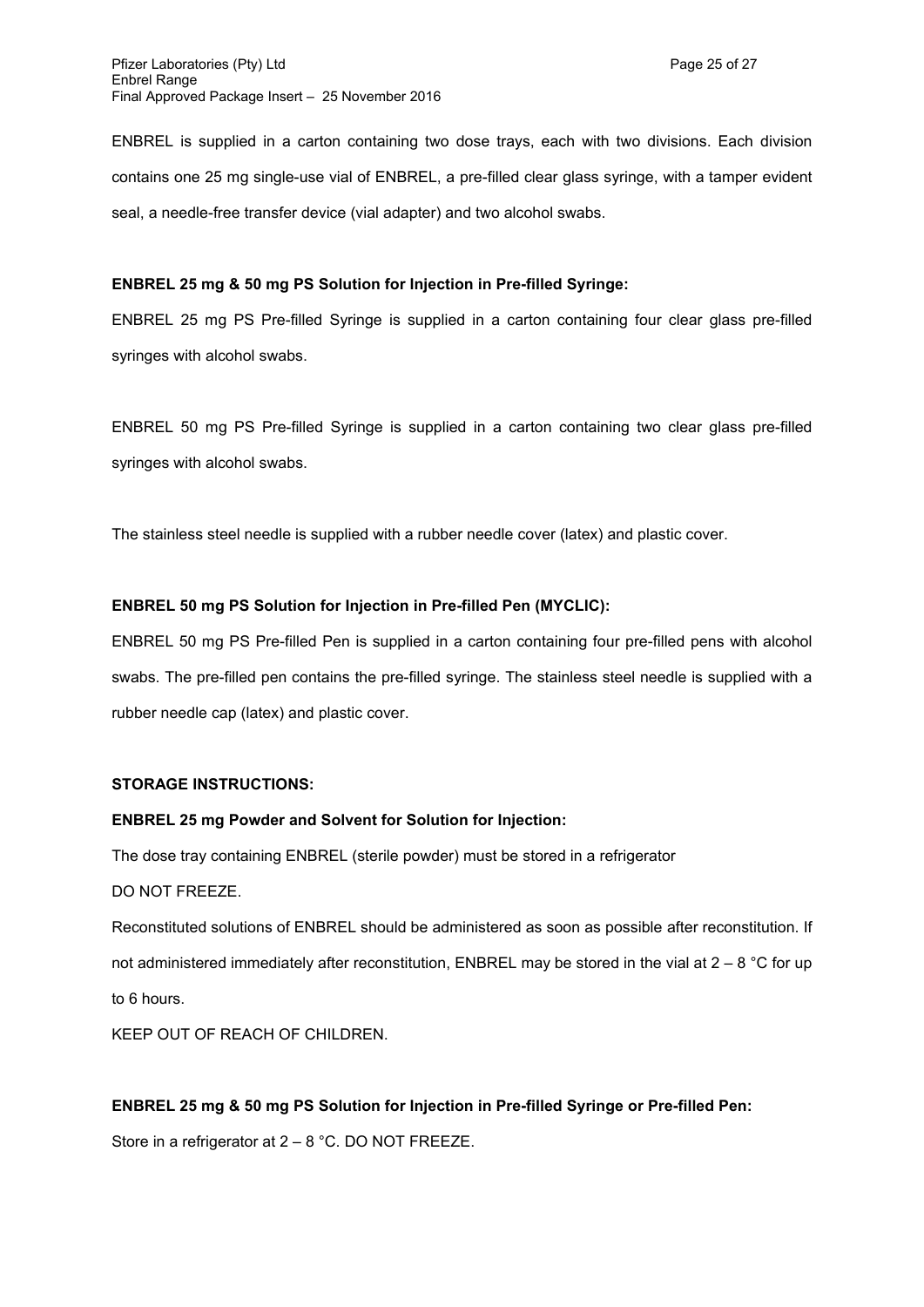Before Injection, ENBREL PS single pre-filled syringe or pre-filled pen should be allowed to reach room temperature (approximately 15 to 30 minutes). The needle cover or cap should not be removed while allowing the pre-filled syringe or pre-filled pen to reach room temperature. KEEP OUT OF REACH OF CHILDREN.

## **REGISTRATION NUMBERS:**

ENBREL 25 mg: 34/3.1/0330 Solvent for ENBREL 25 mg: 34/34/0331 ENBREL 25 mg PS: 41/3.1/0762 ENBREL 50 mg PS: 41/3.1/0763

## **NAME AND BUSINESS ADDRESS OF THE HOLDER OF THE CERTIFICATE OF REGISTRATION:**

Pfizer Laboratories (Pty) Ltd 85 Bute Lane Sandton 2196 South Africa

# **DATE OF PUBLICATION OF THE PACKAGE INSERT:**

Original date of registration:

Enbrel 25 mg: 17/05/2002

Solvent for Enbrel 25 mg: 06/02/2004

Enbrel 25 mg PS: 04/03/2011

Enbrel 50 mg PS: 04/03/2011

Date of last Council Approval:

15 November 2016

Namibia:

Enbrel 25 mg Powder and Solvent: 04/3.1/1704

Enbrel 25 mg PS: 16/3.1/0203

Enbrel 50 mg PS: 16./3.1/0204